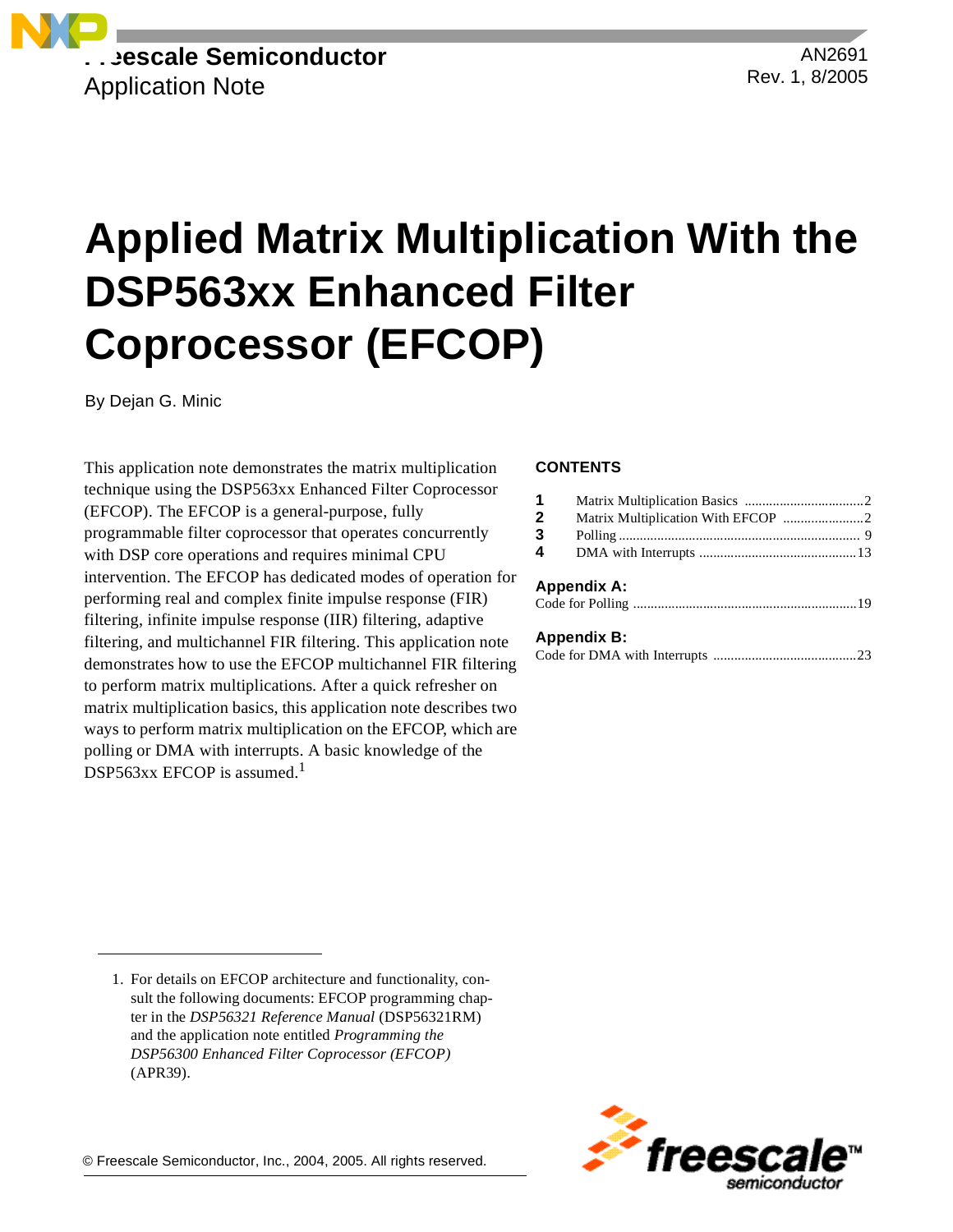**Matrix Multiplication Basics**

## **1 Matrix Multiplication Basics**

Two-dimensional matrices are designated by number of rows and columns. For example, a matrix with two rows and three columns is a  $2 \times 3$  matrix. To multiply two matrices  $(A,B)$  and get the correct result, the number of columns in matrix A must equal the number of rows in matrix B. **[Example 1](#page-1-0)** illustrates matrix multiplication where matrix A is  $2 \times 3$  elements, and matrix B is  $3 \times 4$  elements, and their resulting product is matrix C, which is  $2 \times 4$ elements:

- Matrix A  $[2 \times 3]$
- Matrix B  $[3 \times 4]$
- Matrix C  $[2 \times 4]$
- $A \times B = C$

<span id="page-1-0"></span>The matrix multiplication consists of a series of multiply and accumulate operations, commonly used in basic filtering operations. Because the EFCOP is a general-purpose, fully programmable filter coprocessor, it can be programmed to perform matrix multiplication very efficiently with minimal DSP core intervention.

**Example 1.**  $A \times B = C$ 

|             | B11 B12 B13 B14 |                                                                 |
|-------------|-----------------|-----------------------------------------------------------------|
| A11 A12 A13 | B21 B22 B23 B24 | C11 C12 C13 C14                                                 |
| A21 A22 A23 | B31 B32 B33 B34 | C <sub>21</sub> C <sub>22</sub> C <sub>23</sub> C <sub>24</sub> |

The order of multiplication of each element is as follows:

C11 = A11 B11 + A12 B21 + A13 B31 C21 = A21 B11 + A22 B21 + A23 B31 C12 = A11 B12 + A12 B22 + A13 B32 C22 = A21 B12 + A22 B22 + A23 B32 C13 = A11 B13 + A12 B23 + A13 B33 C23 = A21 B13 + A22 B23 + A23 B33 C14 = A11 B14 + A12 B24 + A13 B34 C24 = A21 B14 + A22 B24 + A23 B34

## **2 Matrix Multiplication With EFCOP**

Finite impulse response (FIR) filters have four operating modes: real, complex, alternating complex, and magnitude. In addition, the EFCOP supports multiple channels. In an EFCOP filtering application that operates in real mode using a single channel, the EFCOP completes the following steps, which are also illustrated in **[Figure 1](#page-2-0)**:

- **1.** Take an input,  $x(n)$ , from the FDIR.
- **2.** Save the input while shifting the previous inputs down in the filter data memory (FDM) by incrementing the value in the Filter Data Buffer Base Address (FDBA) register by one.
- **3.** Multiply each input in the FDM by the corresponding coefficient, *Bi*, stored in the filter coefficient memory (FCM).
- **4.** Accumulate the multiplication results.
- **5.** Place the accumulation result,  $w(n)$ , into the Filter Data Output Register (FDOR).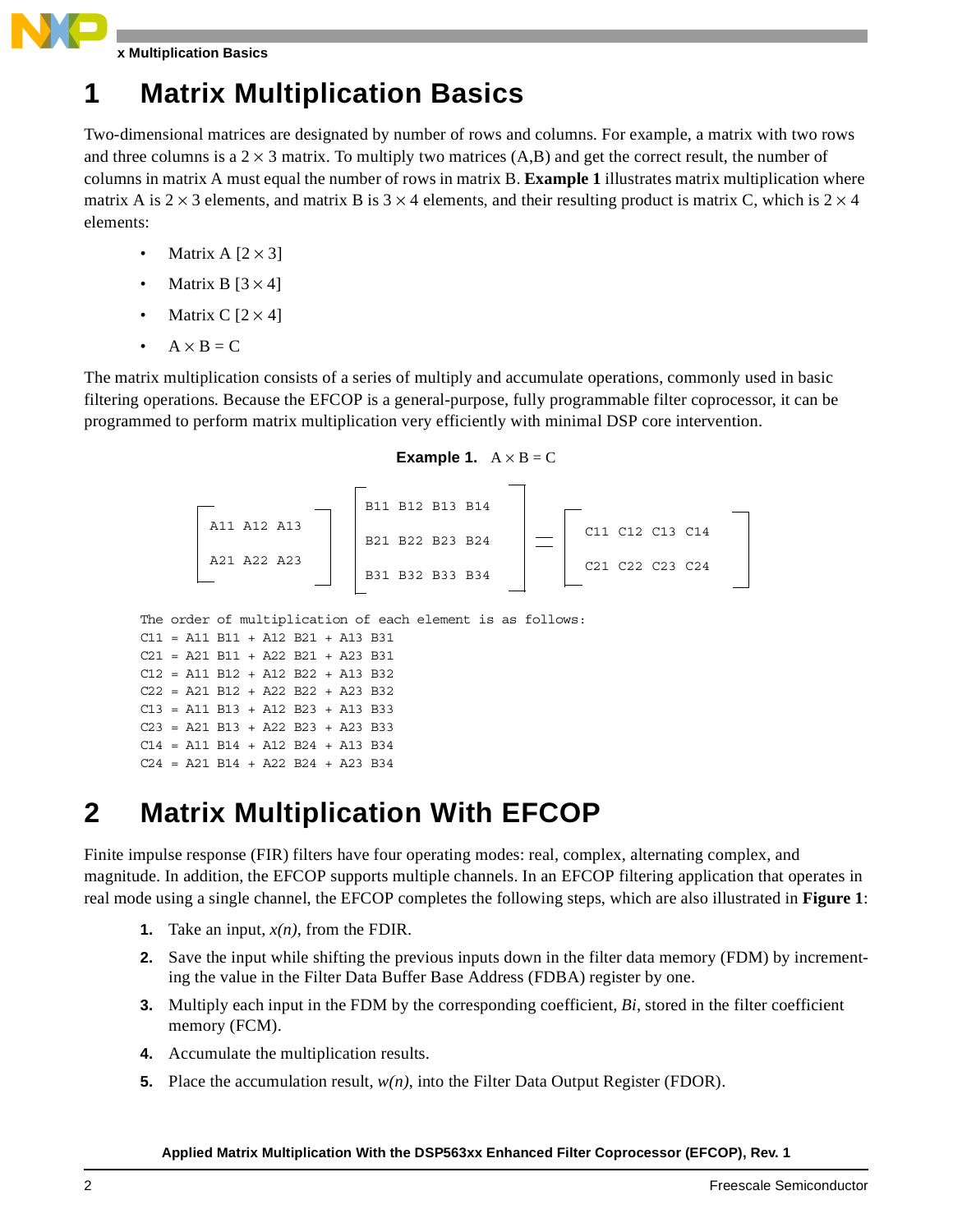



**Figure 1.** EFCOP Multiplication Operation

<span id="page-2-0"></span>The mathematical operations of this digital filtering are similar to those of matrix multiplication. We can use this similarity to our advantage when implementing a matrix multiplication algorithm. **[Figure 2](#page-2-1)** illustrates the applied approach.



**Figure 2.** EFCOP Matrix Multiplication Operation

<span id="page-2-1"></span>In this approach, we store the elements of matrix A in the FDM and the elements of matrix B in the FCM. We place the result of the multiplication operation, which is a single element of matrix C, into in the FDOR. If the values in the FDM and FCM are replaced by the values of two matrixes, we can successfully perform matrix multiplication using the EFCOP.

The dimensions of matrix A determine the values of the EFCOP configuration parameters. More specifically, the number of columns in matrix A determines the EFCOP filter length. For the matrix A that we have defined, which has three columns, the EFCOP filter length value is set to three. Similarly, the number of rows in matrix A determines the number of EFCOP filter channels. For our matrix A, which has two rows, the number of filtered channels is set to two. **[Figure 3](#page-3-0)** illustrates the relationship of the EFCOP configuration parameter and the dimensions of matrix A.

**Applied Matrix Multiplication With the DSP563xx Enhanced Filter Coprocessor (EFCOP), Rev. 1**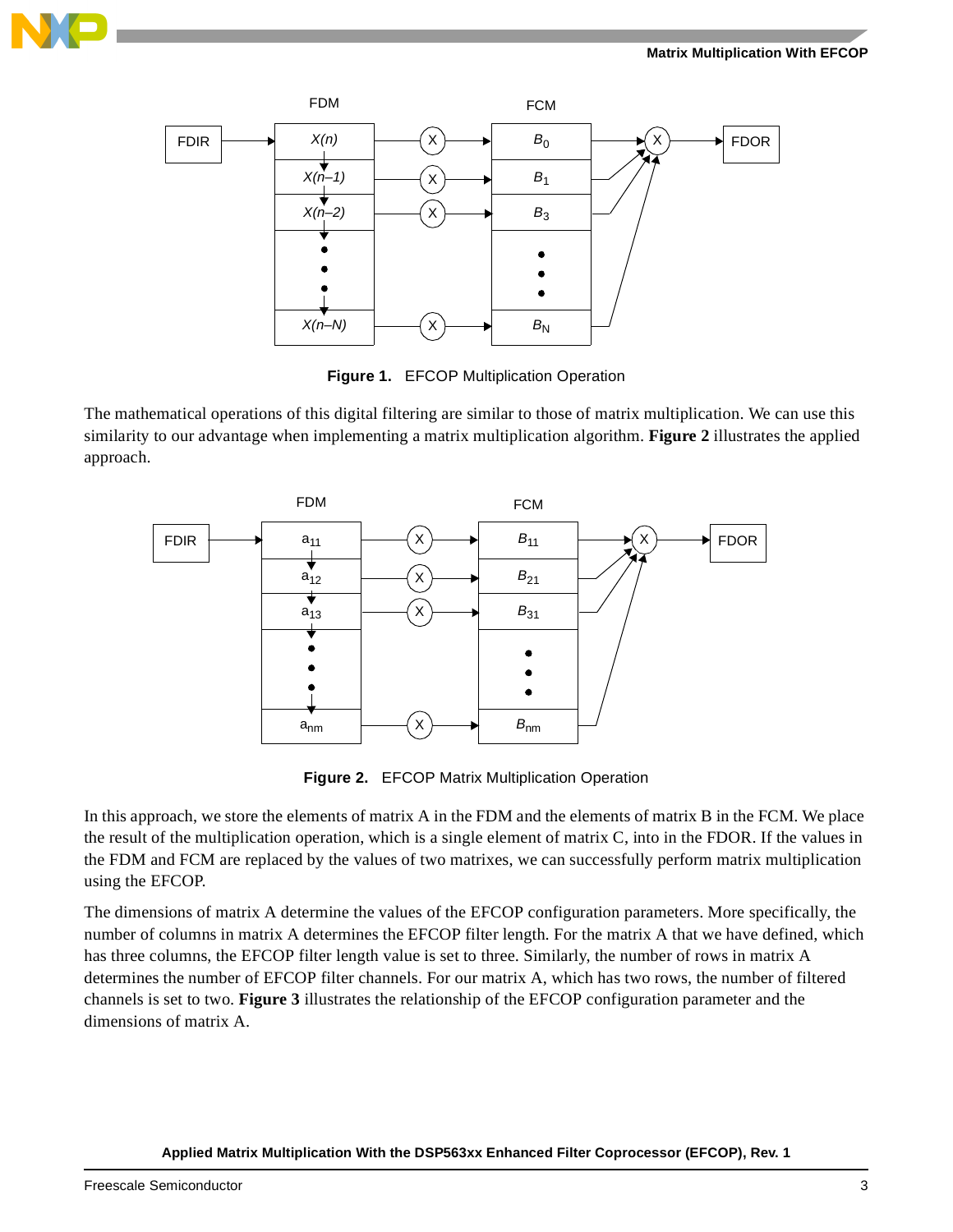



**Figure 3.** Matrix A Dimensions

<span id="page-3-0"></span>The Filter Count (FCNT) register, which sets the filter length, starts the count from 0, so (FilterLength –1) is assigned to the FCNT register. The EFCOP Decimation/Channel Count (FDCH) register, which sets the number of EFCOP filter channels and the decimation, starts the count from 0, so (NumberOfChannels –1) is assigned to the FDCH register. **[Figure 4](#page-3-1)** illustrates the placement of matrix A and matrix B elements in the EFCOP memory.



Column-by-Column

**Figure 4.** EFCOP FDM and FCM Organization

<span id="page-3-1"></span>The dimensions of matrix A make it necessary to configure the EFCOP for two channels and set its filter length to three. Therefore, the matrix A elements are ordered as follows: A11, A12, A13, A21, A22, and A23. Matrix A is ordered in the FDM in row-by-row order. Matrix B is placed into the FCM in column-by-column order. The matrix multiplication operation yields matrix C. When a  $2 \times 3$  matrix is multiplied with a  $3 \times 4$  matrix, the resulting matrix is a  $2 \times 4$ , as shown in **[Figure 4](#page-3-1)**.

After the EFCOP registers are configured and the values of matrix A and B are properly placed into the FDM and FCM, respectively, the EFCOP can be enabled to start the calculation. The EFCOP first multiplies the filter data from channel 1 (A11, A12 and A13) with the first set of filter coefficients (B11, B21 and B31). The result is placed into matrix C memory space at location C11. **[Figure 5](#page-4-0)** illustrates this operation.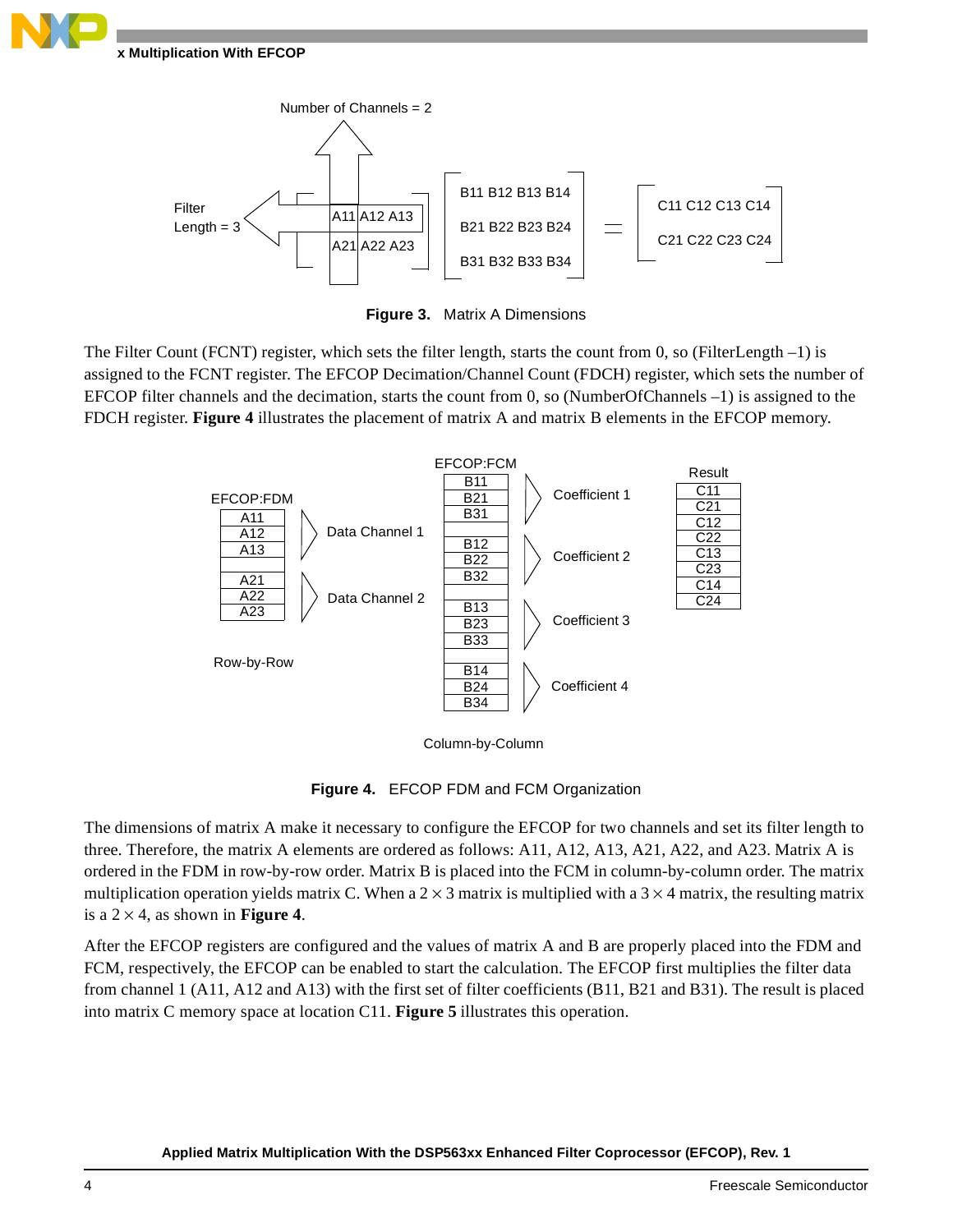

**Figure 5.** The A11× B11 *+* A12 × B21 *+* A13 × B31 = C11 Operation

<span id="page-4-0"></span>Next, the EFCOP multiplies the filter data from channel 2 (A21, A22 and A23) with the first set of filter coefficients (B11, B21 and B31). The result is placed into the matrix C memory space at location C21, as shown in **[Figure 6](#page-4-1)**.



**Figure 6.** The A21  $\times$  B11 + A22  $\times$  B21 + A23  $\times$  B31 = C21 Operation

<span id="page-4-1"></span>Next, the EFCOP multiplies the filter data from channel 1 (A11, A12 and A13) with the second set of filter coefficients (B12, B22 and B32). The result is placed into the matrix C memory space at location C12, as illustrated in **[Figure 7](#page-5-0)**.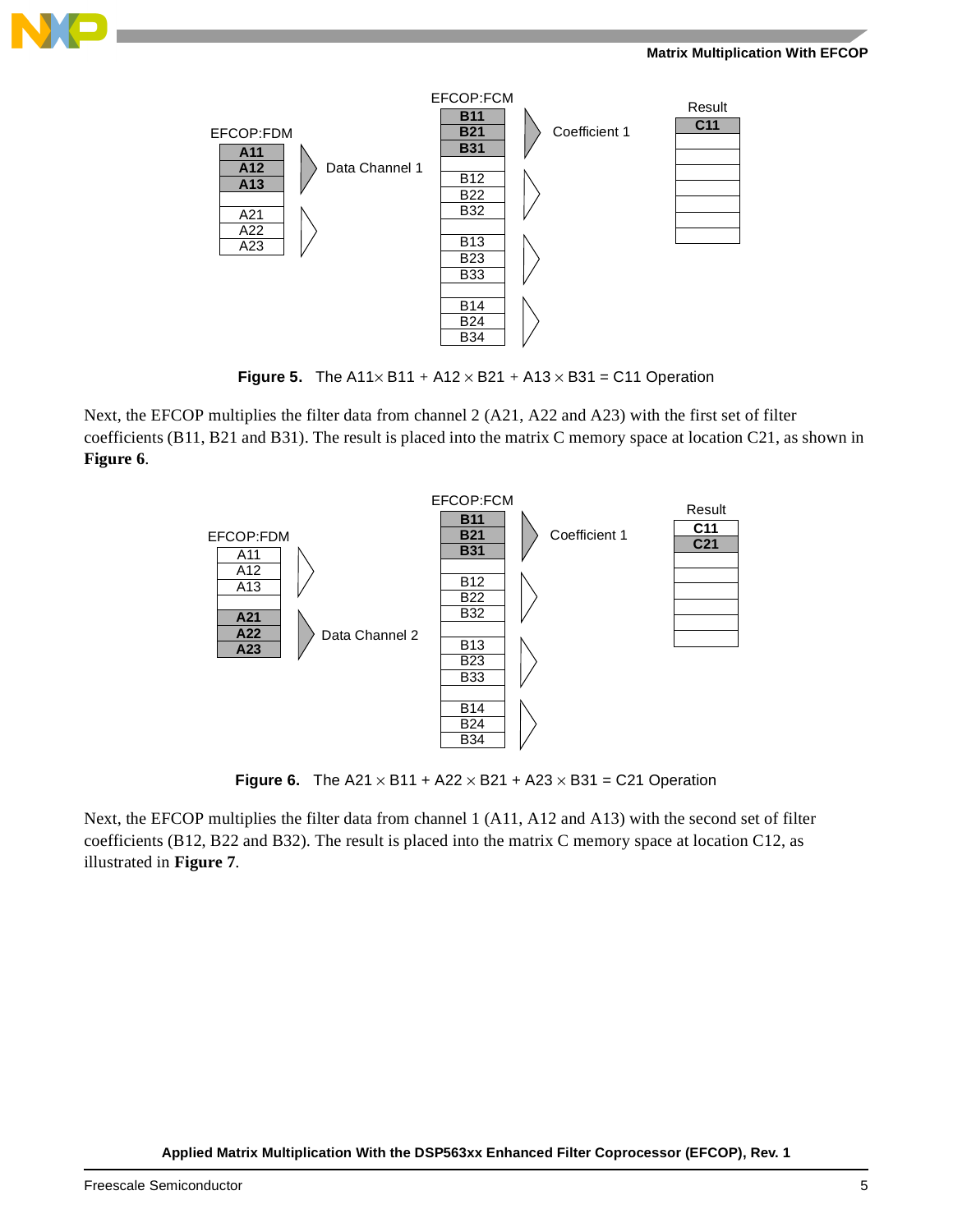



**Figure 7.** The A11  $\times$  B12 + A12  $\times$  B22 + A13  $\times$  B32 = C12 Operation

<span id="page-5-0"></span>The EFCOP now multiplies the filter data from channel 2 (A21, A22 and A23) with the second set of filter coefficients (B12, B22 and B32). The result is placed into the matrix C memory space at location C22, as illustrated in **[Figure 8](#page-5-1)**.



**Figure 8.** The A21  $\times$  B12 + A22  $\times$  B22 + A23  $\times$  B32 = C22 Operation

<span id="page-5-1"></span>Next the EFCOP multiplies the filter data from channel 1 (A11, A12 and A13) with the third set of filter coefficients (B13, B23 and B33). The result is placed into the matrix C memory space at location C13, as illustrated in **[Figure 9](#page-6-0)**.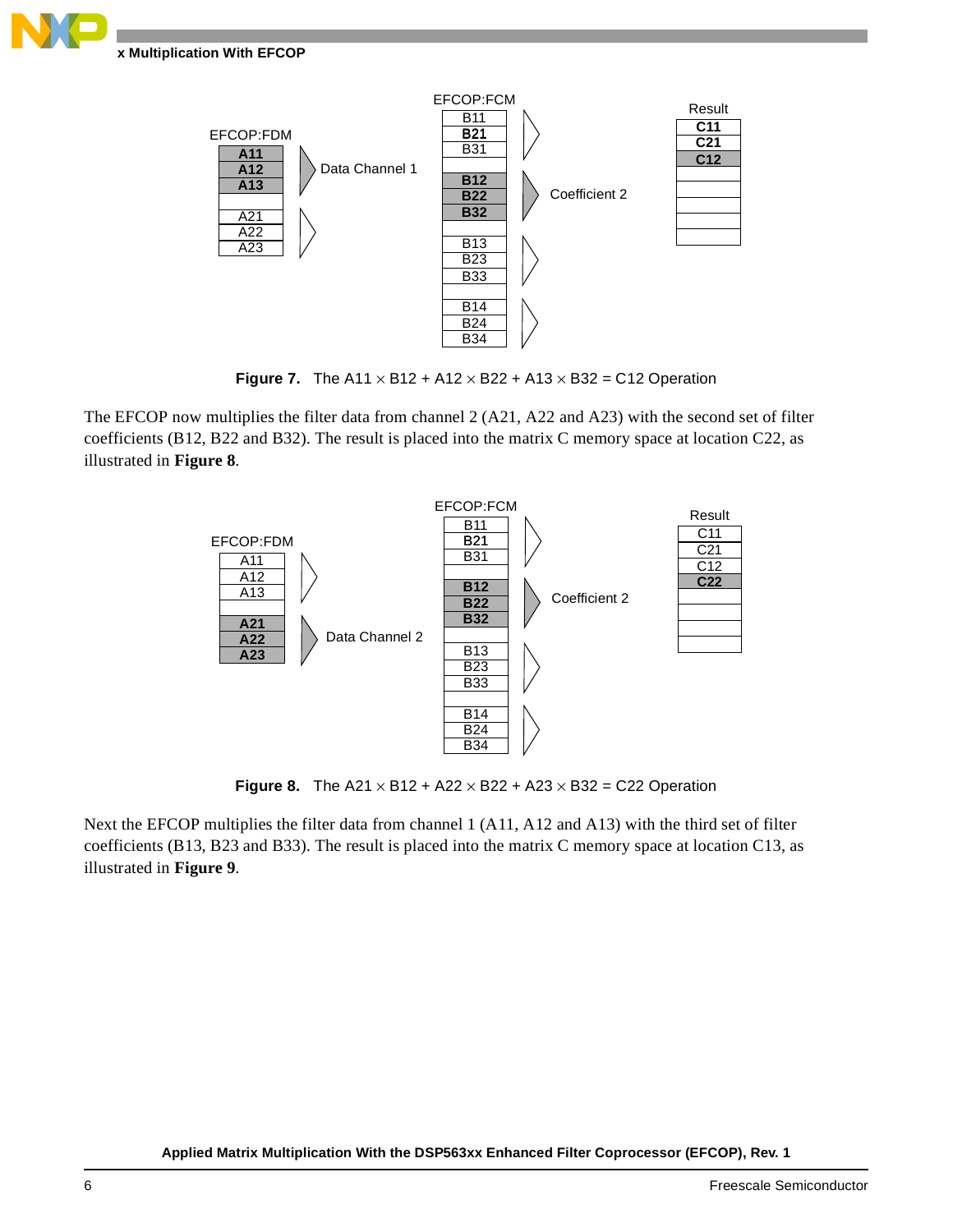

**Figure 9.** The A11  $\times$  B13 + A12  $\times$  B23 + A13  $\times$  B33 = C13 Operation

<span id="page-6-0"></span>Next, the EFCOP multiplies the filter data from channel 2 (A21, A22, and A23) with the third set of filter coefficients (B13, B23 and B33). The result is placed into the matrix C memory space at location C23, as illustrated in **[Figure 10](#page-6-1)**.



**Figure 10.** The  $A21 \times B13 + A22 \times B23 + A23 \times B33 = C23$  Operation

<span id="page-6-1"></span>Next, the EFCOP multiplies the filter data from channel 1 (A11, A12 and A13) with the fourth set of filter coefficients (B14, B24 and B34). The result is placed into the matrix C memory space at location C14, as illustrated in **[Figure 11](#page-7-0)**.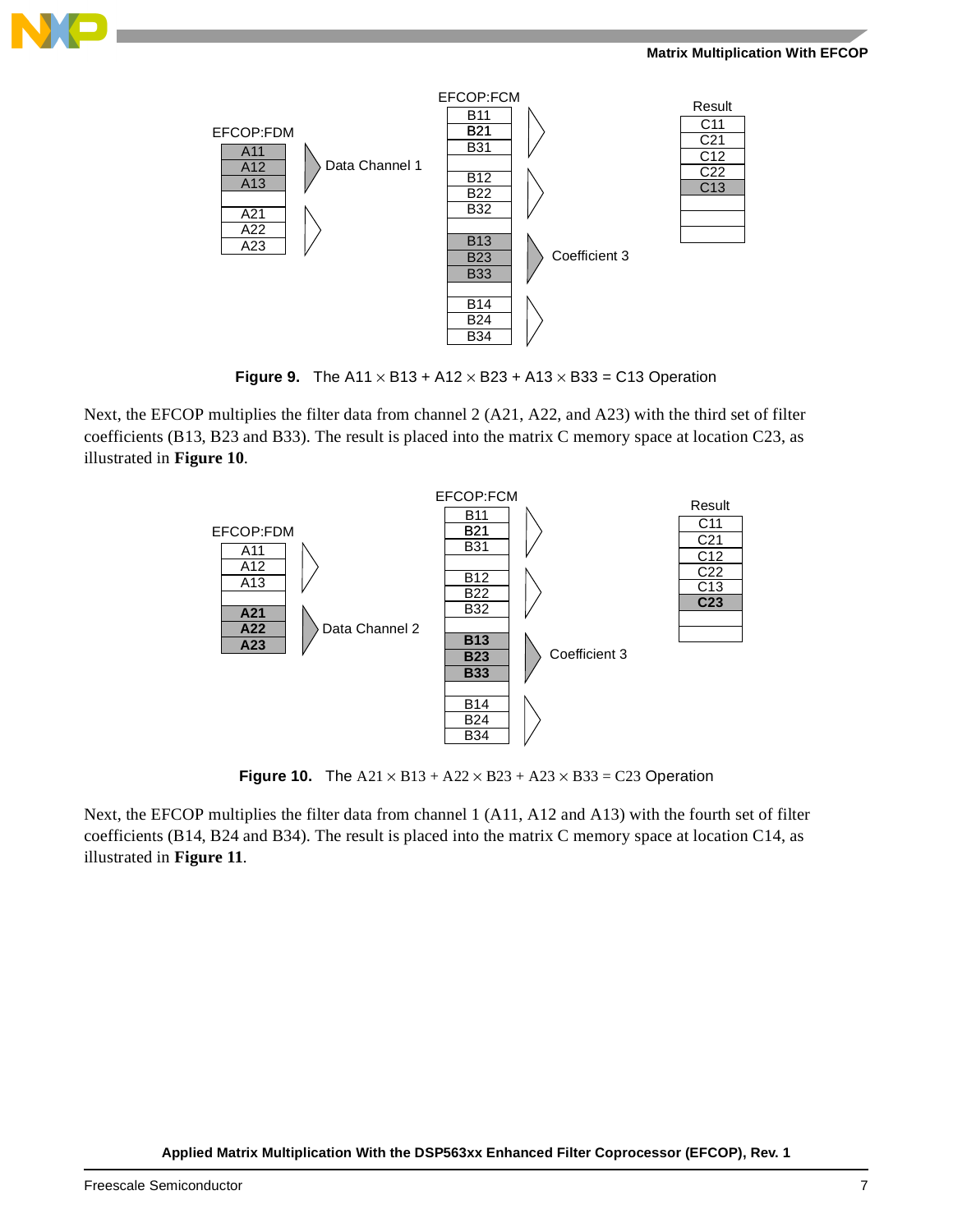



**Figure 11.** A11 $\times$  B14 + A12  $\times$  B24 + A13  $\times$  B34 = C14

<span id="page-7-0"></span>Finally, the EFCOP multiplies the filter data from channel 2 (A21, A22 and A23) with the fourth set of filter coefficients (B14, B24, and B34). The result is placed into the matrix C memory space at location C24, as illustrated in **[Figure 12](#page-7-1)**.



**Figure 12.** The A21 $\times$  B14 + A22  $\times$  B24 + A23  $\times$  B34 = C24 Operation

<span id="page-7-1"></span>The matrix multiplication operation is complete, and the result is stored in the matrix C memory space in the following order: C11, C21, C12, C22, C13, C23, C14, C24. The following multiplication operations were performed:

 $C11 = A11 B11 + A12 B21 + A13 B31$ 

 $C21 = A21 B11 + A22 B21 + A23 B31$ 

 $C12 = A11 B12 + A12 B22 + A13 B32$ 

 $C22 = A21 B12 + A22 B22 + A23 B32$ 

 $C13 = A11 B13 + A12 B23 + A13 B33$ 

 $C23 = A21 B13 + A22 B23 + A23 B33$ 

 $C14 = A11 B14 + A12 B24 + A13 B34$ 

 $C24 = A21 B14 + A22 B24 + A23 B34$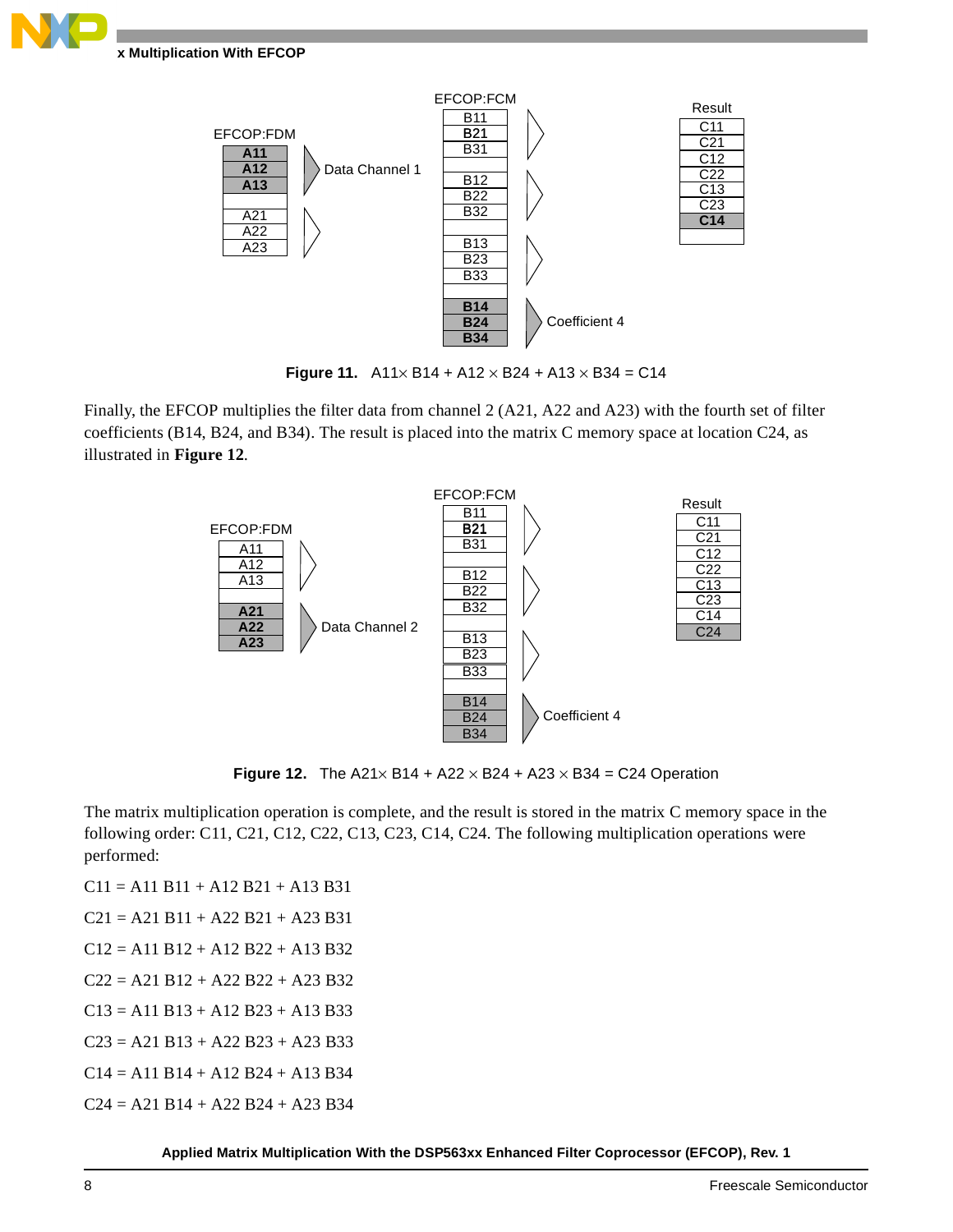## **3 Polling**

Polling is one of the two ways discussed in this application note to perform matrix multiplication on the EFCOP. The other is DMA with interrupts, which is discussed in **Section 4**, *[DMA with Interrupts,](#page-12-0)* on page 13. Polling is the simplest method of supplying and retrieving data to/from the EFCOP. For a polling implementation, the following operations are performed:

- **1.** Initialize matrices A and B.
- **2.** Initialize pointers to the memory addresses of matrices A, B, and C.
- **3.** Configure the EFCOP.
- **4.** Enable the EFCOP and load the first data.
- **5.** Retrieve the multiplication result from the EFCOP.
- **6.** Disable the EFCOP and increment the FCB address.
- **7.** Re-initialize the EFCOP and memory pointers and re-enable the EFCOP.
- **8.** Perform steps 4, 5, 6, 7, and 8 until the matrix calculation is complete.

For our DSP code example, we define the dimensions of matrix A as  $2 \times 3$  and the dimensions of matrix B as  $3 \times 4$ . See **[Figure 13](#page-8-0)**.



**Figure 13.** Declaration of Matrices A and B for Polling

<span id="page-8-0"></span>**[Figure 14](#page-9-0)** illustrates the data initialization operation.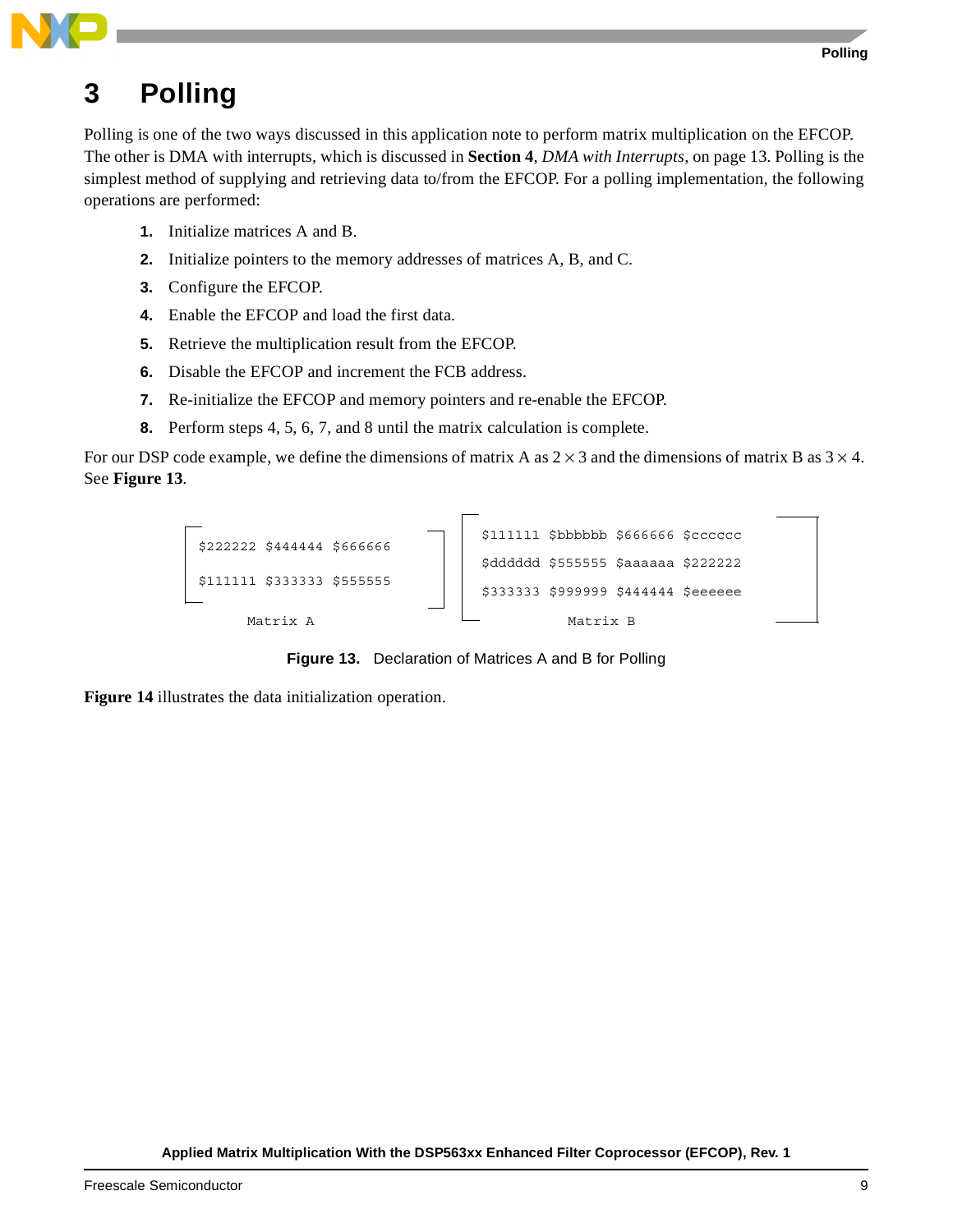

**Polling**



**Figure 14.** Initializing the Data

<span id="page-9-0"></span>**[Figure 15](#page-10-0)** illustrates the data pointer initialization for both matrix A and matrix B. Notice that matrix A is placed into the X DSP memory and matrix B is placed into Y DSP memory. Matrix A must be listed in row-by-row order, and matrix B must be listed in column-by-column order. The matrix elements must be placed in this precise order for the EFCOP to process the data properly.

The address pointers r0, r2, r3, and r4 and address offset n4 are initialized. The r0 register points to the address of the current element of matrix C. This is the location where results are stored. The r2 and r3 registers point to the address of the current and next elements in matrix A. The remaining registers, r4 and n4, point to matrix B in such a way that the value in n4 is the offset from the address in r4.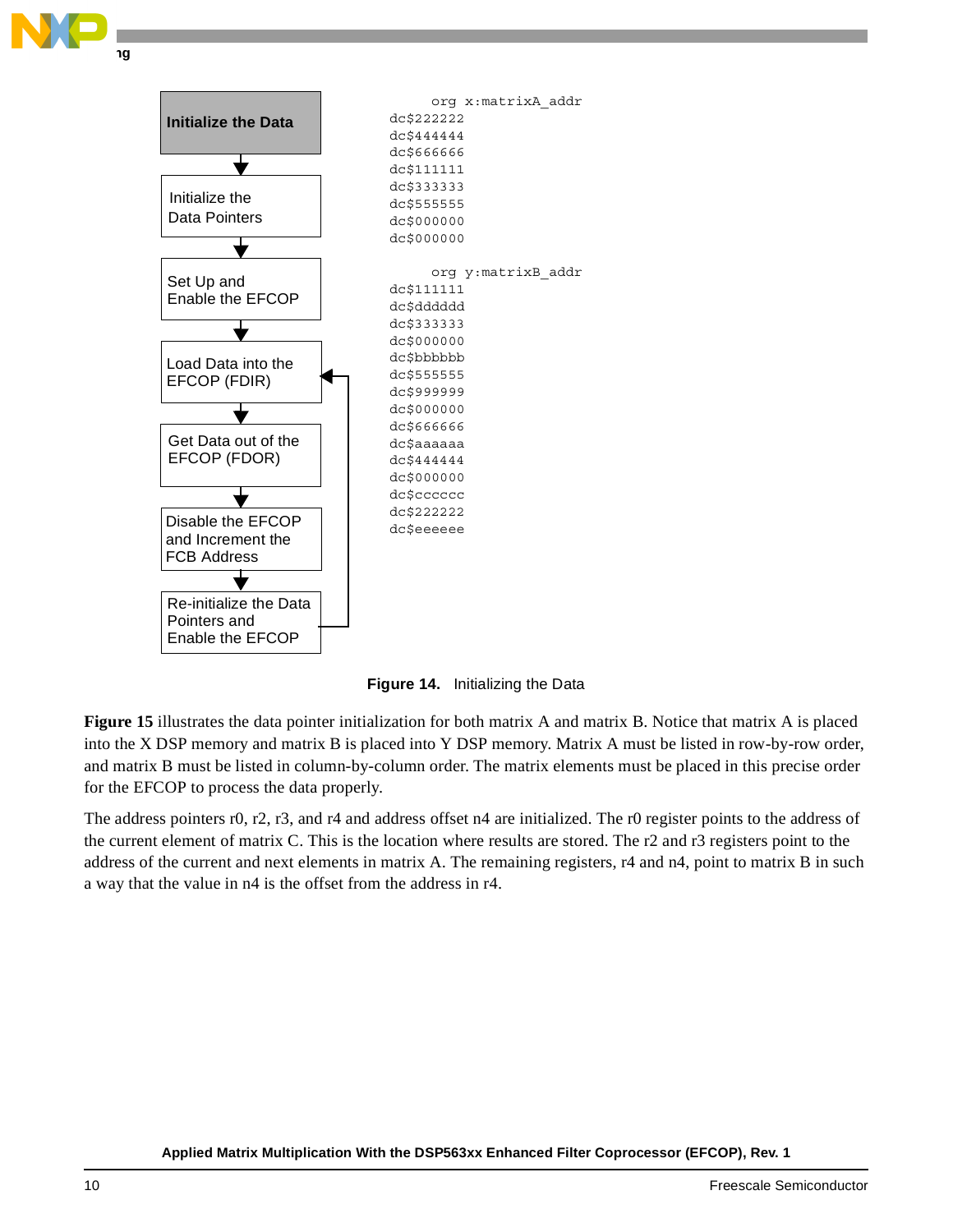



**Figure 15.** Initializing the Data Pointers

<span id="page-10-0"></span>After the data and address pointers are declared and initialized, we can set up and enable the EFCOP.

Note: We must disable the EFCOP before configuring any of its registers.

To disable the EFCOP, we write all zeros to the EFCOP Control Status Register (FCSR). Then we set the number of filter channels, filter length, beginning address of the FDBA, and beginning address of the FCBA. Finally, we write the EFCOP configuration value to the FCSR to enable EFCOP operation. **[Figure 16](#page-11-0)** illustrates the EFCOP the set up and enable procedure. Note the following EFCOP configuration settings:

- Real FIR filtering mode.
- Adaptive filtering mode is disabled and shared coefficient mode is enabled.
- Multi-channel mode is enabled and data initialization is disabled.
- Output and input interrupts are disabled.
- FDIR triggering is set to empty/full and FDOR triggering is set to full/empty.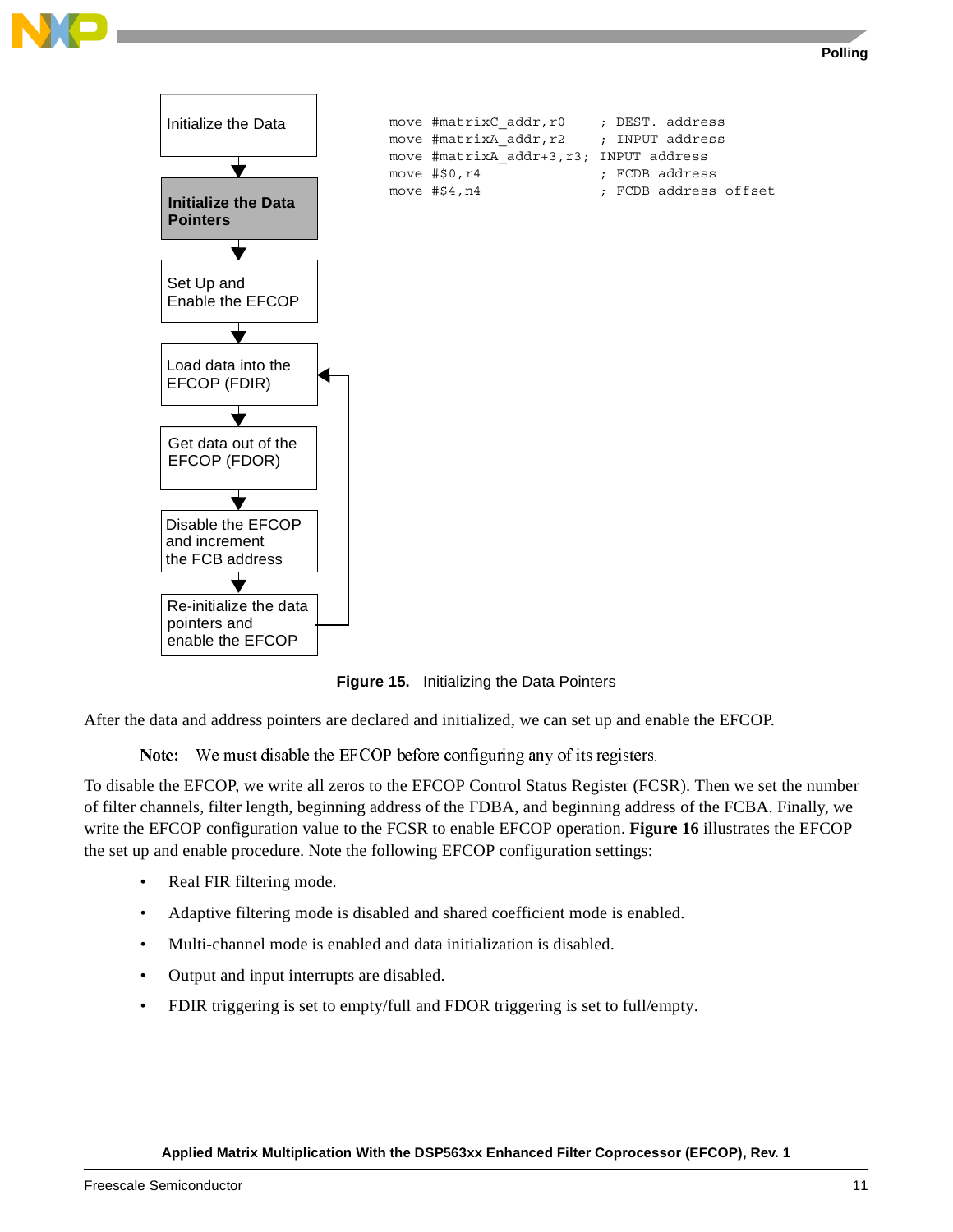

**Polling**



**Figure 16.** Set Up and Enable the EFCOP

<span id="page-11-0"></span>After the EFCOP is enabled, it can receive and process data. The first calculation pass loads the first elements of matrixA into the FDIR. When FDOR is full, we retrieve the results. Next, we must disable the EFCOP to increment the FCBA address to point to the next column of the matrix A. Also we must re-initialize the address pointer of matrix A. Now the EFCOP can be re-enabled and the process repeats until all elements of matrix A and B are multiplied.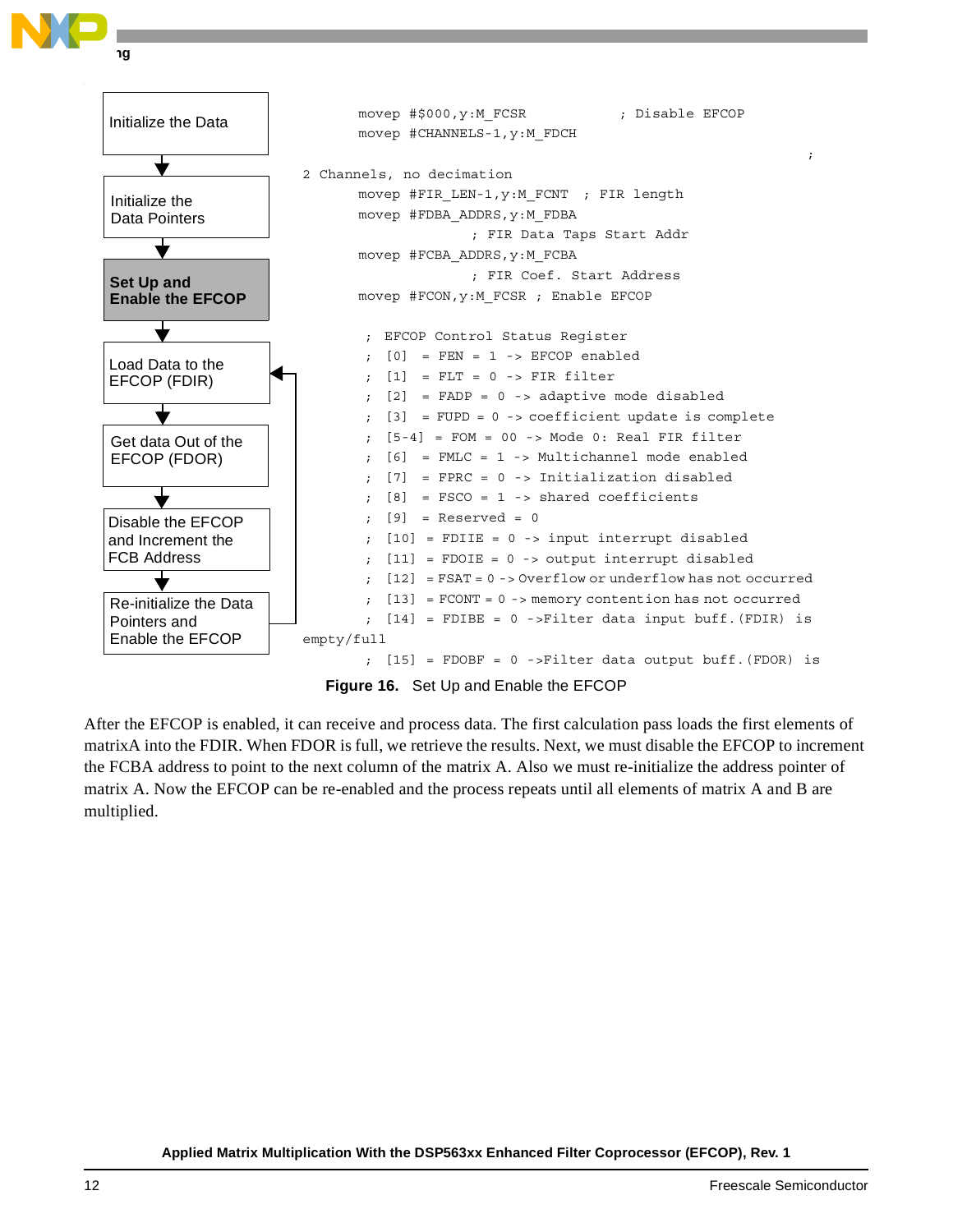



**Figure 17.** EFCOP Operation Loop with Polling

### <span id="page-12-0"></span>**4 DMA with Interrupts**

For optimal matrix multiplication performance, you should use DMA with interrupts rather than polling to transfer data. The DMA method is far more efficient than polling because the DSP core has the least involvement in transferring data into and out of the EFCOP. For a DMA implementation, the following operations are performed:

- **1.** Initialize matrix A and B.
- **2.** Configure and enable EFCOP.
- **3.** Set up and enable DMA1
- **4.** Set up and enable DMA0

For the DSP code example, we define the dimensions of matrix A to be  $2 \times 3$  and matrix B to be  $3 \times 4$  (see **Figure**) **[13](#page-8-0)**).

**[Figure 18](#page-13-0)** illustrates the data initialization for both matrix A and matrix B. Notice that matrix A is placed into the X DSP memory and matrix B is placed into Y DSP memory. Matrix A must be listed in row-by-row order, and matrix B must be listed in column-by-column order. The matrix elements must be placed in this precise order for the EFCOP to process the data properly.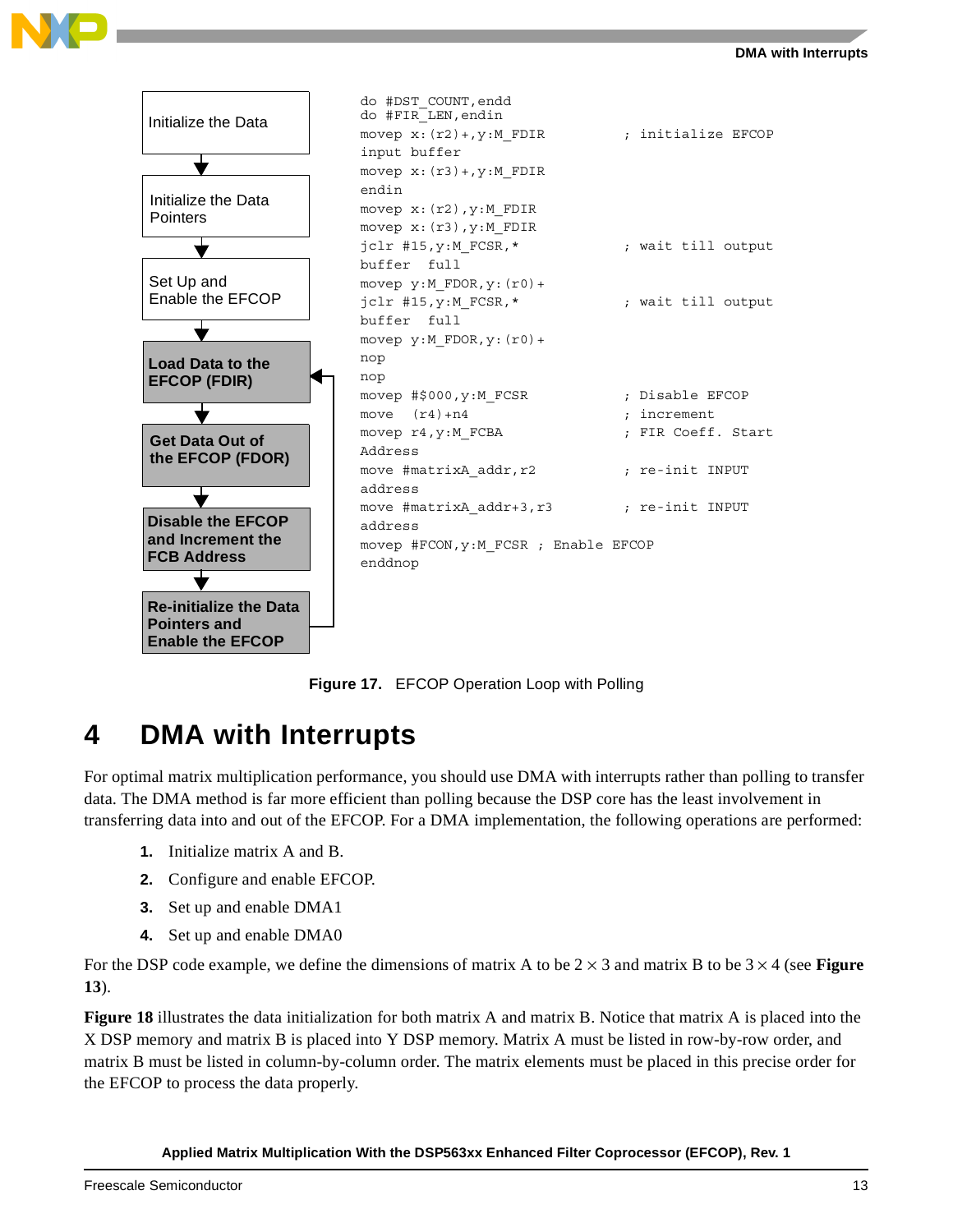



**Figure 18.** Initialize the Data

<span id="page-13-0"></span>After the data is initialized, the EFCOP can be configured.

Note: We must disable the EFCOP before configuring any of its registers.

To disable the EFCOP, we write all zeros to the FCSR. Now we can set the number of filter channels, filter length, beginning address of FDBA, and beginning address of FCBA. Finally, we write the EFCOP configuration value to the FCSR to enable the EFCOP. **[Figure 19](#page-14-0)** illustrates the EFCOP initialization procedure. Note the following EFCOP configuration settings:

- Real FIR filtering mode.
- Adaptive filtering mode is disabled, and shared coefficient mode is enabled.
- Multi-channel mode is enabled and data initialization is disabled.
- Output and input interrupts are enabled.
- FDIR triggering is set to empty/full and FDOR triggering is set to full/empty.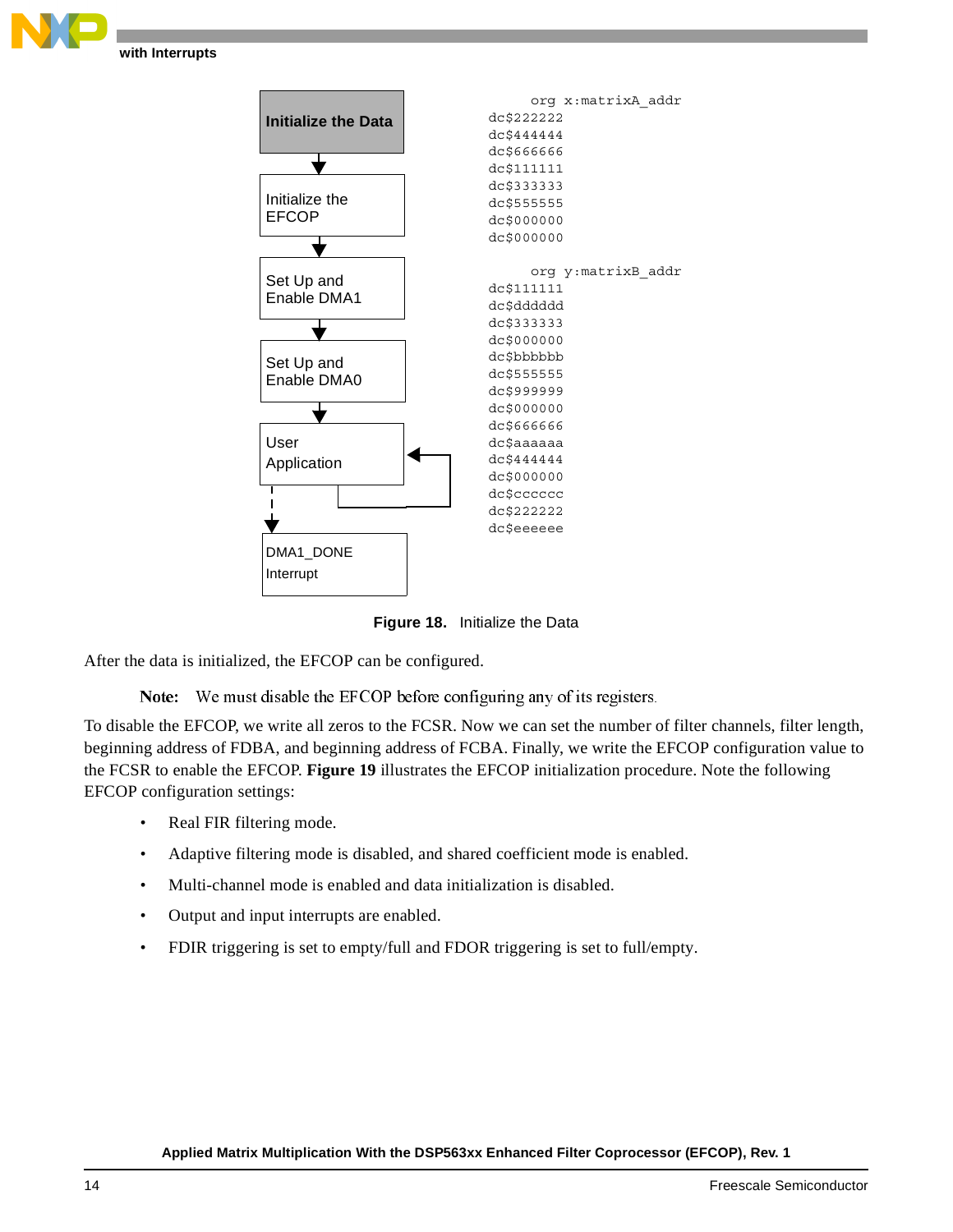



**Figure 19.** Initialize the EFCOP

<span id="page-14-0"></span>When the EFCOP is initialized, the DMA channels can be initialized. To eliminate the possibility of data loss, DMA channel 1 is configured and enabled first. This DMA channel takes the data results out of the FDOR register and places the data into the DSP memory. **[Figure 20](#page-15-0)** illustrates the DMA1 initialization procedure. Note the following DMA1configuration settings:

- DMA source is in Y memory, and it has no update and no offset.
- DMA destination is in Y memory, and it is post incremented by 1 and has no offset.
- Non 3D mode and continuous mode is off.
- Word transfer. DE is not cleared.
- DMA interrupts are enabled.
- DMA1 priority level 3.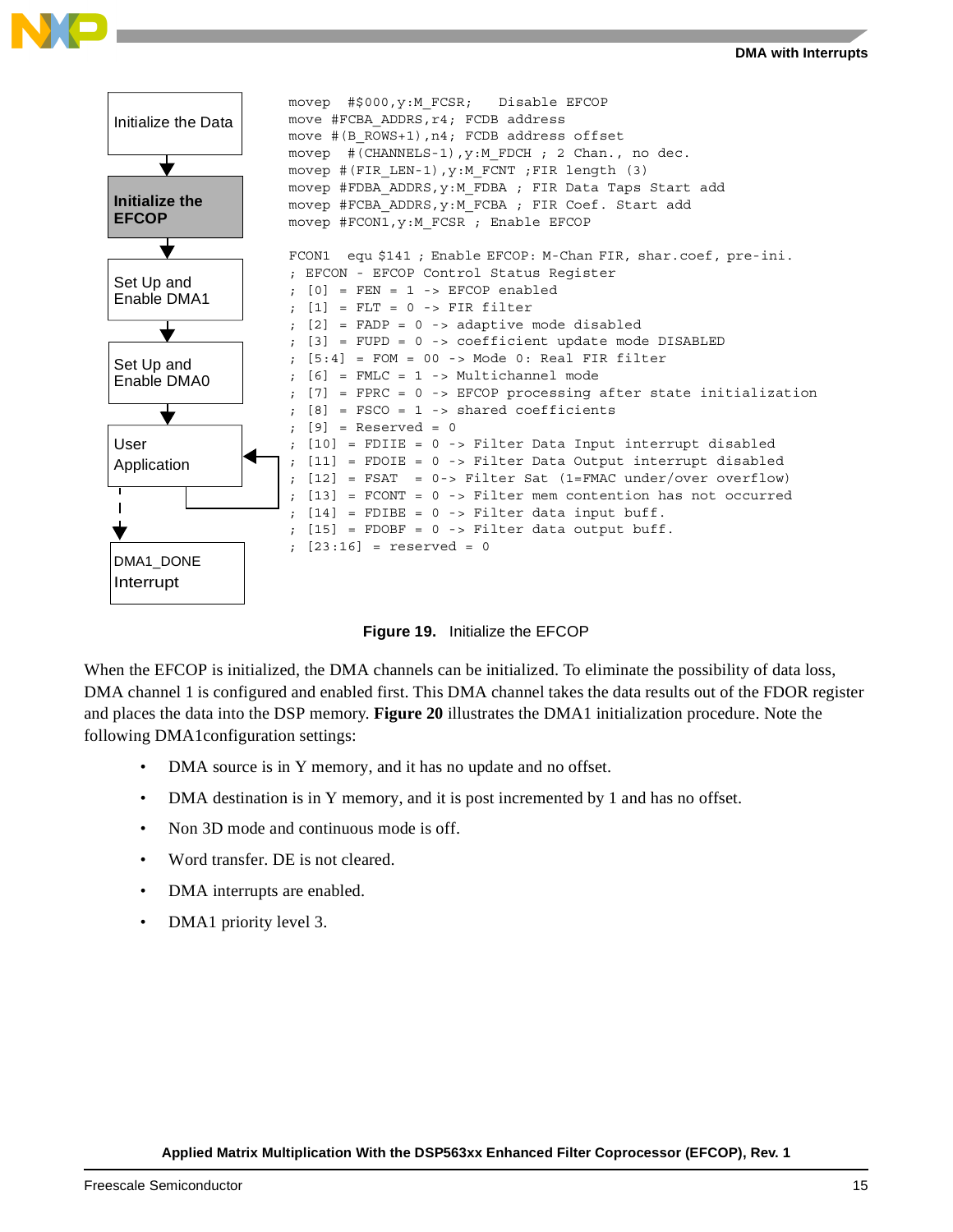

**Figure 20.** Set Up and Enable DMA1

<span id="page-15-0"></span>With DMA channel 1 configured and enabled it is safe to enable DMA channel 0. This DMA channel feeds the new data to be calculated to the FDIR. **[Figure 21](#page-16-0)** illustrates the DMA0 initialization procedure. Note the following DMA0 configuration settings:

- DMA source is in X memory, and it post incremented by 1 and has no offset.
- DMA destination is in Y memory, and it has no update and no offset.
- Non 3D mode and continuous mode is off.
- Word transfer, DE cleared.
- DMA interrupt enabled.
- DMA1 priority level 2.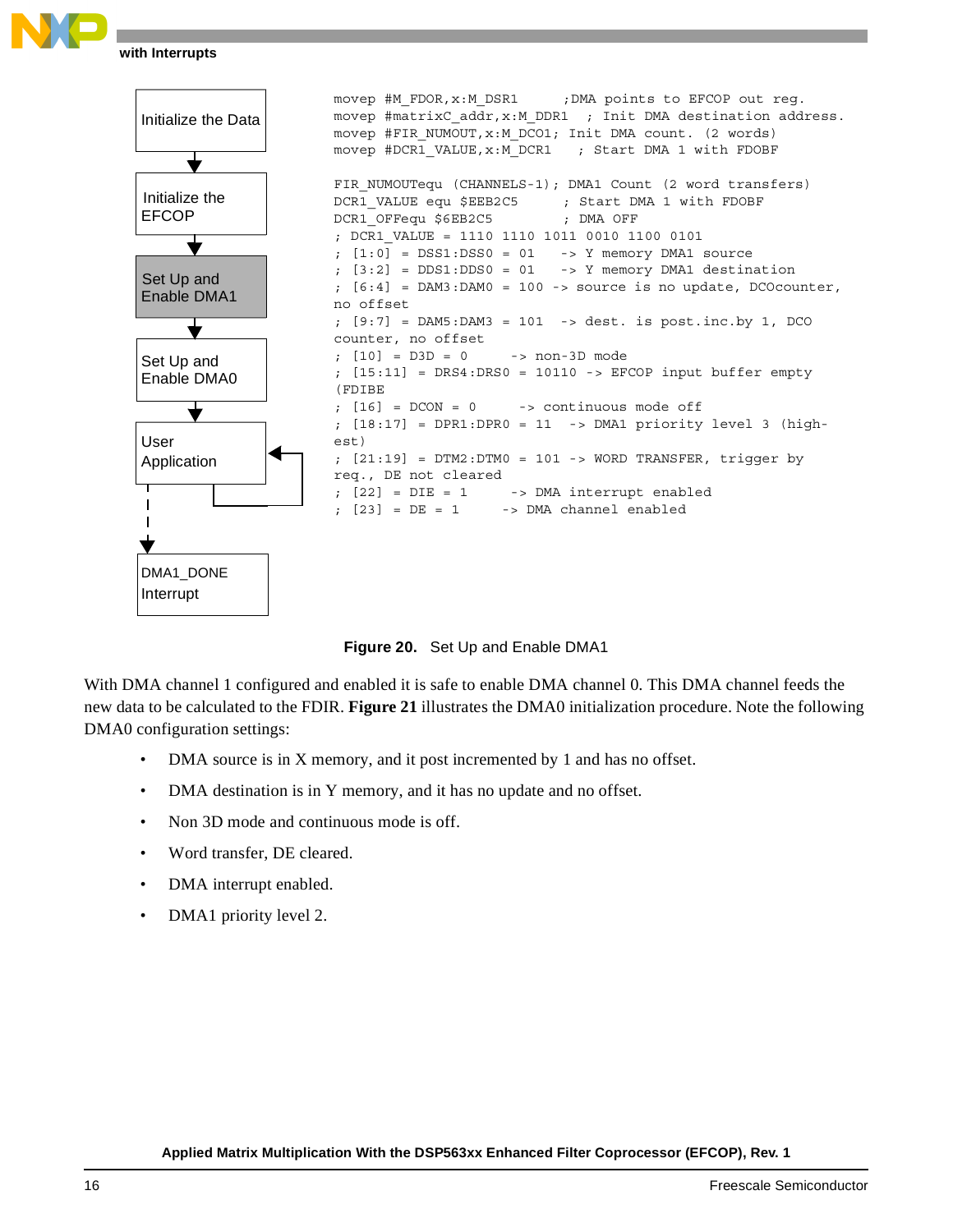**DMA with Interrupts**



**Figure 21.** Set Up and Enable DMA0

<span id="page-16-0"></span>After the EFCOP and DMA channels are configured and enabled, the matrix multiplication calculation begins to execute with minimal DSP core intervention. The DSP core can perform other processing and receive a DMA1 done interrupt, as illustrated in **[Figure 22](#page-17-0)**. This interrupt updates the EFCOP coefficient address and restarts DMA channel 0. This process continues until all data is multiplied.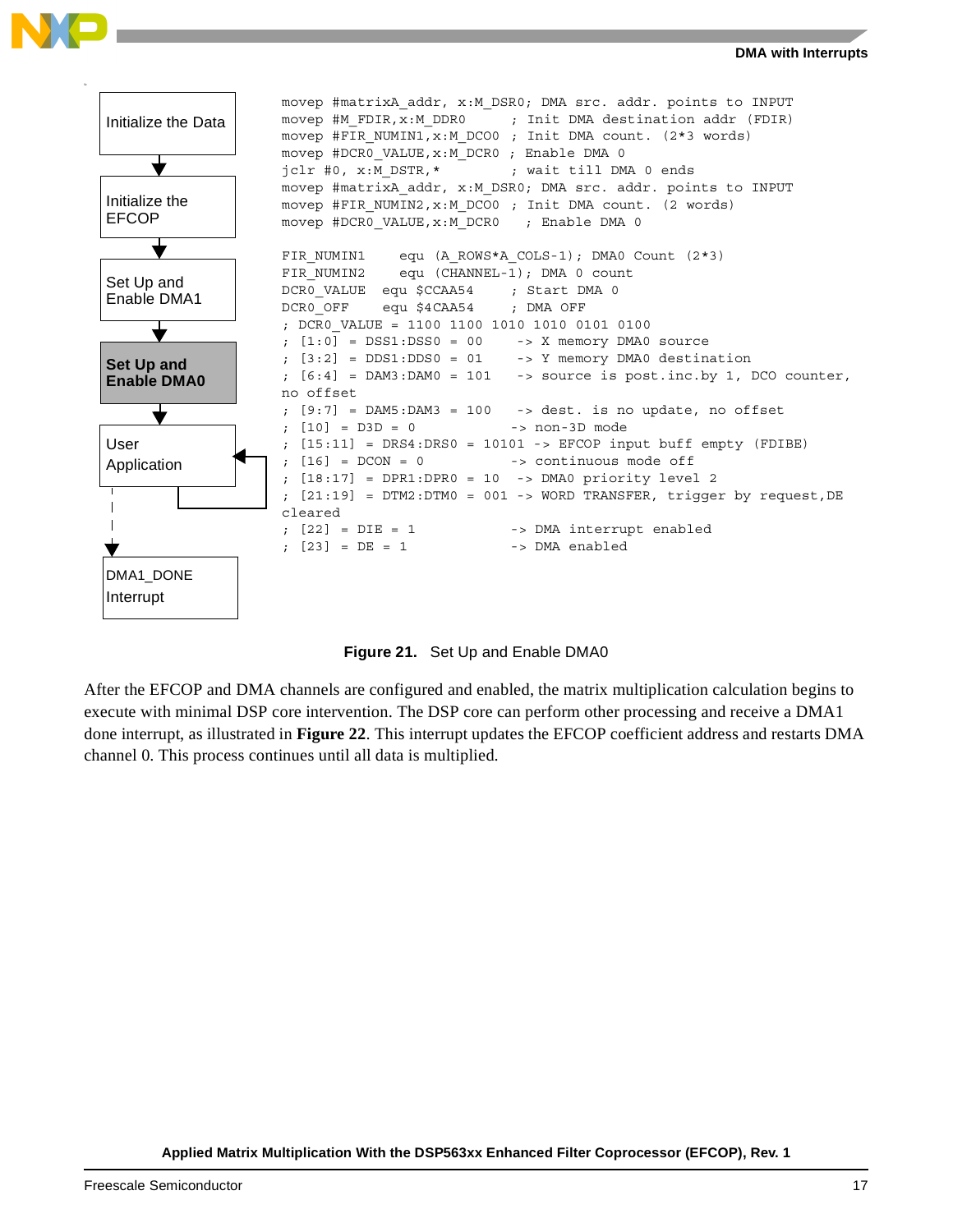

<span id="page-17-0"></span>**Figure 22.** DMA1\_DONE Interrupt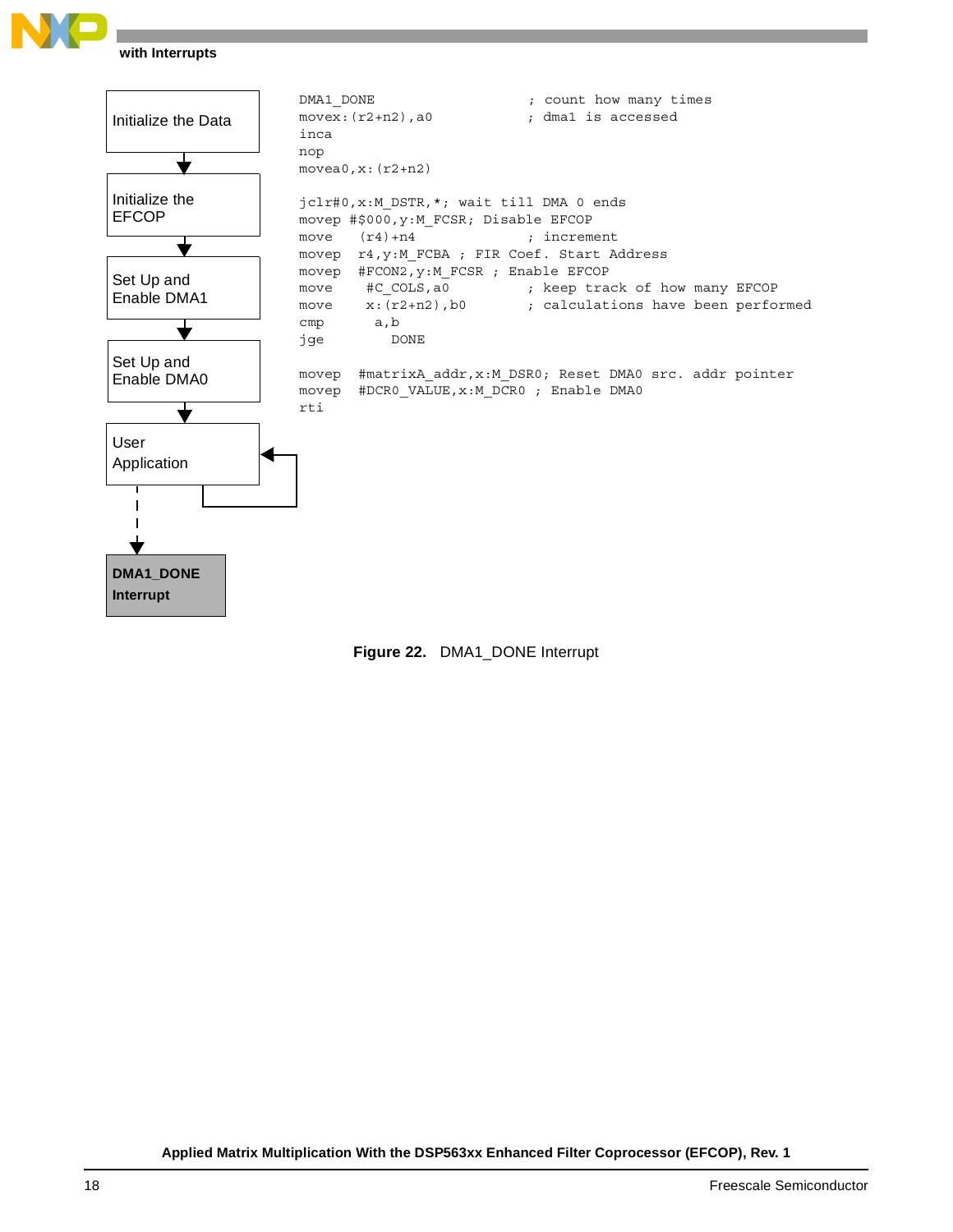## **Appendix A: Code for Polling**

```
; Multiply matrix A with matrix B and store the data at the y: memory location
; using EFCOP and polling method.
; This program is used to verify EFCOP matrix multiplication results.
page 132,55,0,0,0
TITLE 'matrix2.asm'
   nolist
    INCLUDE "ioequ.asm"
    list
; CONSTANT
START
        equ $100
                        ; main program start address
A ROWS
            equ 2
                        ; matrix A 2*3
A COLS
            equ 3
B ROWS
            equ 3
                        ; matrix B 3*4
B COLS
            equ 4
C ROWS
                        ; matrix C 2*4
            equ 2
\mathtt{C} \mathtt{COLS}equ 4
            equ $2000
                        ; X addr. of Matrix A
matrixA addr
matrixB addr
            equ $0
                        ; Y addr. of Matrix B
matrixC addr
                        ; Y addr. of Matrix C
            equ $2000
expected result
            equ $2100
                        ; Y addr. of expected result
FCON
                        ; Enable EFCOP: Multi-Chan FIR, shar.coef
            equ $141
                        ; scale factor =16 (4-bit arith. left
FALU
            equ $002
CHANNELS
            equ $02
                        ; 2 Channels
FIR LEN
                        ; EFCOP FIR length
            equ 3
DST COUNT
            equ 4
                        ; 3*8 Output count
FDBA ADDRS
                        ; Data Taps Start Address x: $0.
            equ 0
FCBA ADDRS
            equ 0
                        ; Coeff. Start Address y:$0.
; DATA
org x:matrixA addr
    $222222
dcdc$444444
   $666666
dс
   $111111
de
dc
   $333333
dс
   $555555
dc
    $000000
    $000000
dc
```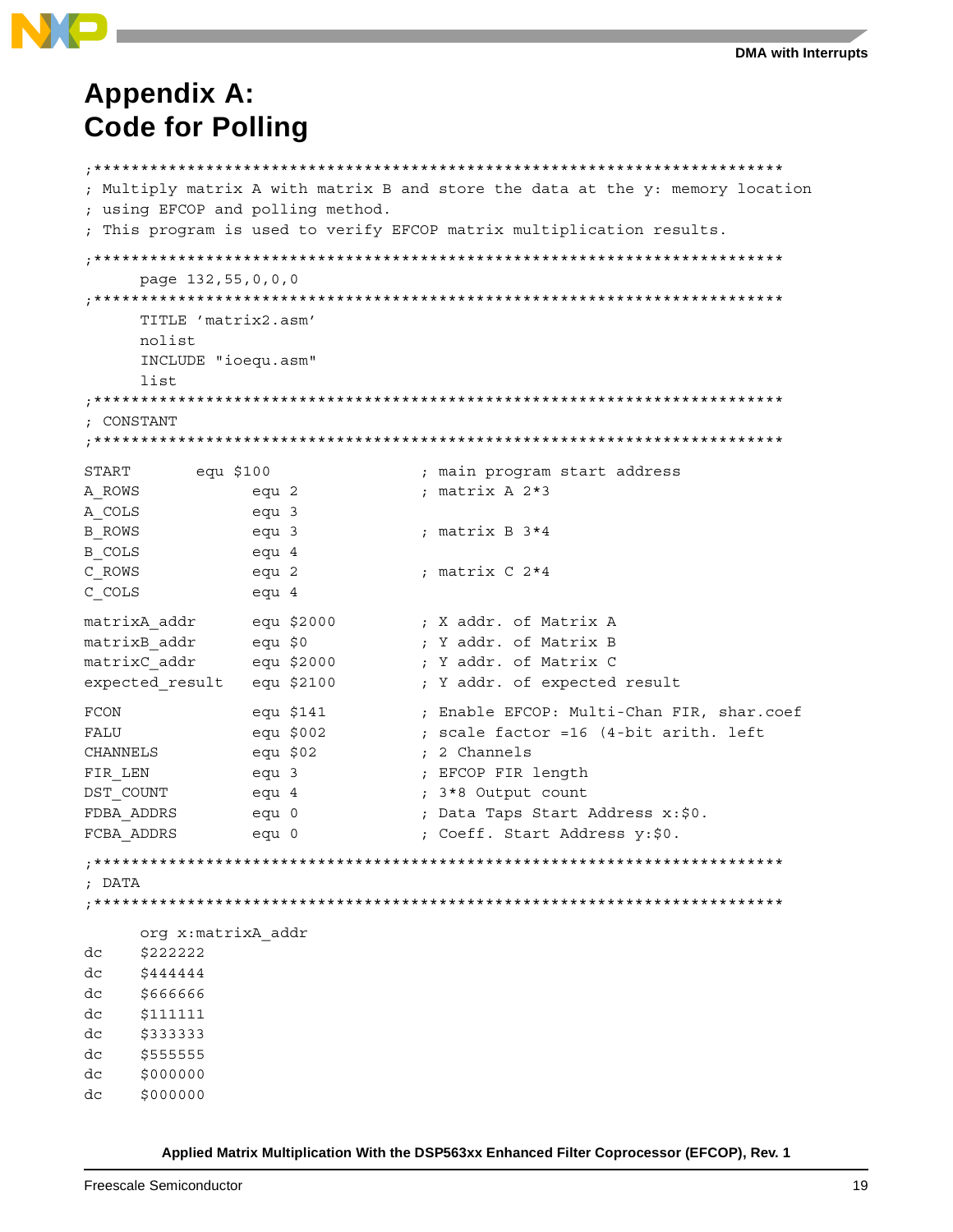```
with Interrupts
```
org y: matrixB addr  $dc$ \$111111 \$dddddd dс dc \$333333 \$000000 dc dc \$bbbbbb \$555555 dc  $dc$ \$999999 \$000000 dc  $dc$ \$666666 **Saaaaaa** dc \$444444 dc  $dc$ \$000000  $dc$ **Sececce** dc \$222222 dc *\$eeeeee* org y: matrixC addr  $ds$  $$8$ org y: expected result dc  $$1b4e81$  $dc$  $$16c16c$  $$c962fc$ dc dc  $$d4c3b2$  $$2468ac$ dc \$1907f6 dc  $dc$  $$f6e5d4$ dc \$fb72ea org P:0 jmp START ;\* PROGRAM START org P:START movep #\$84004f, x: M PCTL ; 311 PLL: 16.8\*80/9=149.33 MHz  $\ddot{i}$ ; 321 DPLL for 321 movep #\$80000a,x:\$ffffd0  $\sharp$ \$00000c,x:\$ffffdl ; 321 DPLL for 321 movep rep #10 nop CALCSTART movep #\$000, y:M FCSR ; Reset EFCOP move #matrixC addr, r0 ; DEST. address move #matrixA addr, r2 ; INPUT address move #matrixA addr+3, r3 ; INPUT address ; FCDB address move #\$0,r4

Applied Matrix Multiplication With the DSP563xx Enhanced Filter Coprocessor (EFCOP), Rev. 1

; FCDB address offset

; 3 Channels, no decimation

move #\$4, n4

movep #CHANNELS-1, y:M FDCH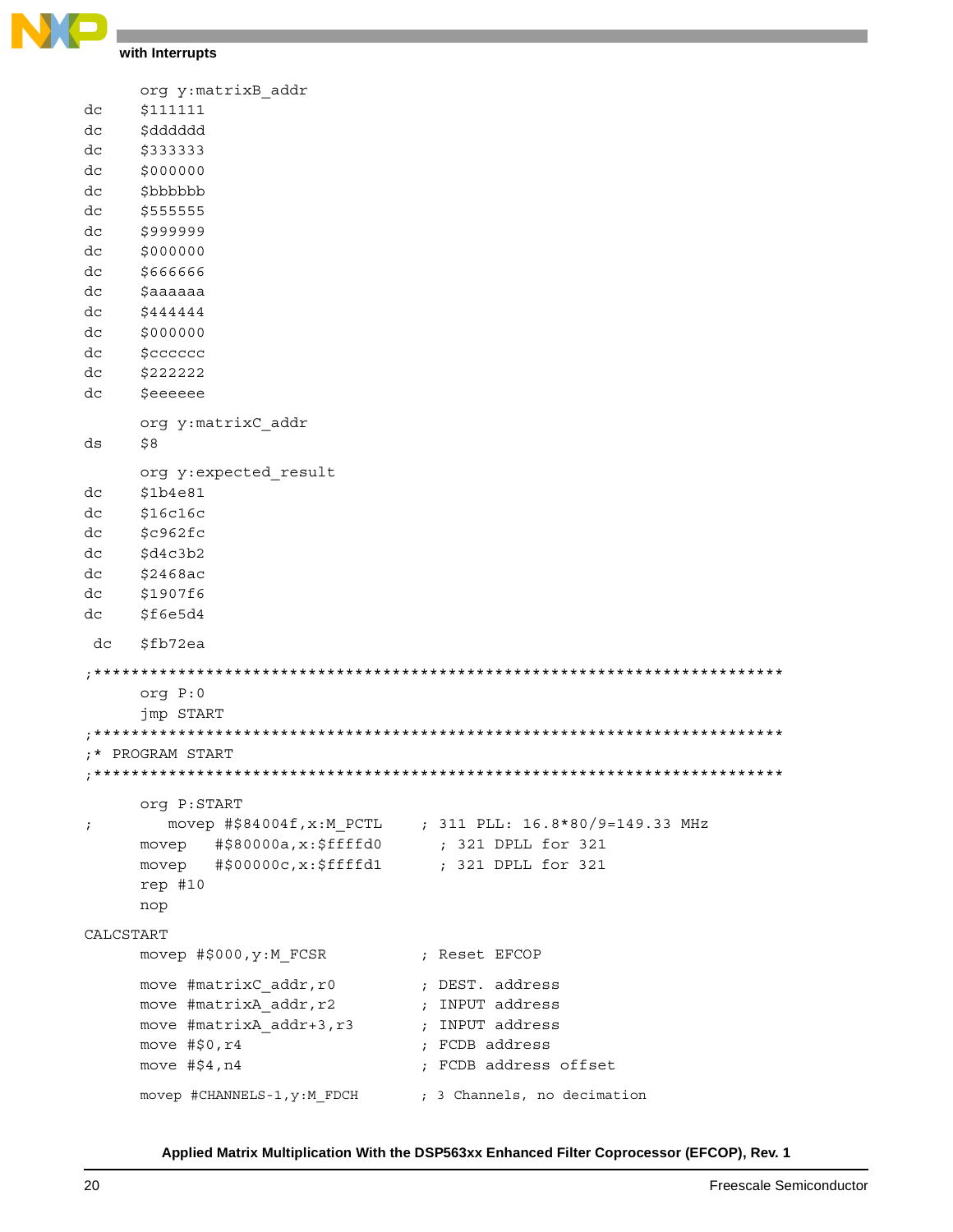

```
movep #FIR LEN-1, y:M FCNT ; FIR length
     movep #FDBA_ADDRS,y:M_FDBA ; FIR Data Taps Start Address
     movep #FCBA_ADDRS,y:M_FCBA ; FIR Coeff. Start Address
     movep #FCON, y: M FCSR ; Enable EFCOP
                  ; EFCOP Control Status Register
                 ; [0] = FEN = 1 -> EFCOP enabled ; [1] = FLT = 0 -> FIR filter
                 ; [2] = FADP = 0 -> adaptive mode disabled
                 ; [3] = FUPD = 0 -> coefficient update is complete
                 ; [5:4] = FOM = 00 -> Mode 0: Real FIR filter
                  ; [6] = FMLC = 1 -> Multichannel mode disabled
                 ; [7] = FPRC = 0 -> Initialization enabled
                 ; [8] = FSCO = 1 -> shared coefficients; [9] = Reserved = 0
                 ; [10] = FDIIE = 0 -> input interrupt disabled
                 ; [11] = FDOIE = 0 -> output interrupt disabled
                 ; [12] = FSAT = 0 -> Overflow or underflow has not occurred
                 ; [13] = FCONT = 0 -> memory contention has not occurred
                 ; [14] = FDIBE = 0 ->Filter data input buff.(FDIR) is empty/full
                 ; [15] = FDOBF = 0 ->Filter data output buff.(FDOR) is full/empty
                 ; [23:16] = reserved = 0
; ***************** EFCOP Initilization ******************************
     do #DST_COUNT,endd
     do #FIR_LEN,endin
     movep x:(r2)+, y:M_FDIR ; initialize EFCOP input buffer
     movep x: (r3) +, y:M FDIR
endin nop
     nop
     movep x:(r2),y:M_FDIR
     movep x:(r3),y:M_FDIR
     jclr #15, y:M_FCSR, * ; wait till output buffer full
     movep y:M FDOR, y:(r0)+jclr #15, y: M_FCSR, * (a) } wait till output buffer full
     movep y:M FDOR, y:(r0)+nop
     nop
     movep #$000, y:M FCSR ; Reset EFCOP
     rep #6
     nop
     move (r4) + n4 ; increment
     movep r4, y: M FCBA ; FIR Coeff. Start Address
     move #matrixA addr,r2 ; re-init INPUT address
     move #matrixA addr+3,r3 ; re-init INPUT address
     movep #FCON, y: M FCSR ; Enable EFCOP
```
endd nop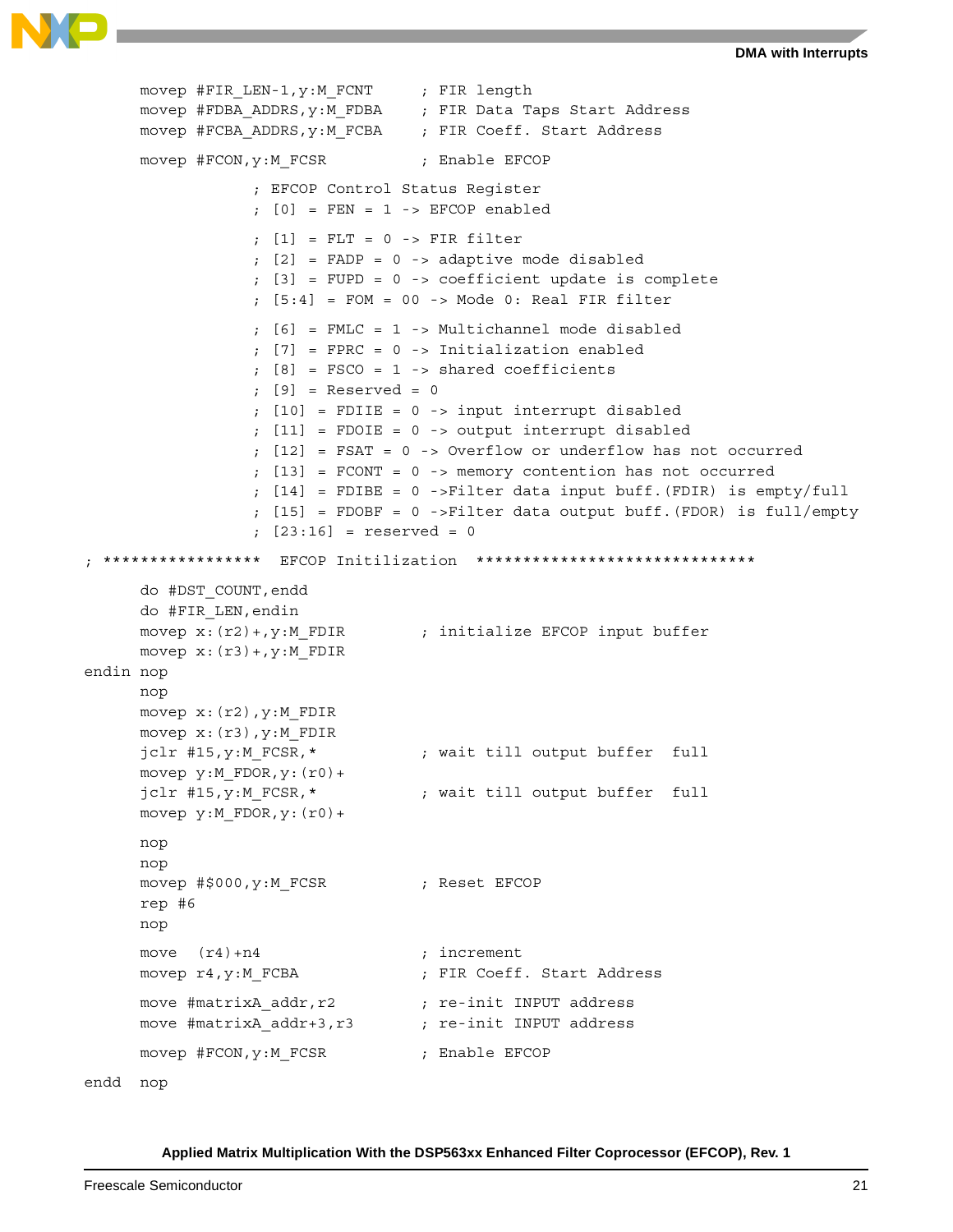

with Interrupts

| pass  | nop<br>nop<br>jsr check<br>nop<br>debug                   |                                                                                    |
|-------|-----------------------------------------------------------|------------------------------------------------------------------------------------|
|       | nop                                                       |                                                                                    |
|       |                                                           |                                                                                    |
|       |                                                           | ; verify generated output matches expected results                                 |
| check |                                                           |                                                                                    |
| endc  | move<br>move<br>do #8, endc<br>move<br>a, b<br>cmp<br>jne | #matrixC addr, r0<br>#expected result, r4<br>y:(r0)+,a<br>move $y:(r4)+(b$<br>fail |
|       | rts                                                       |                                                                                    |
|       |                                                           |                                                                                    |
| fail  | nop<br>debug<br>nop                                       |                                                                                    |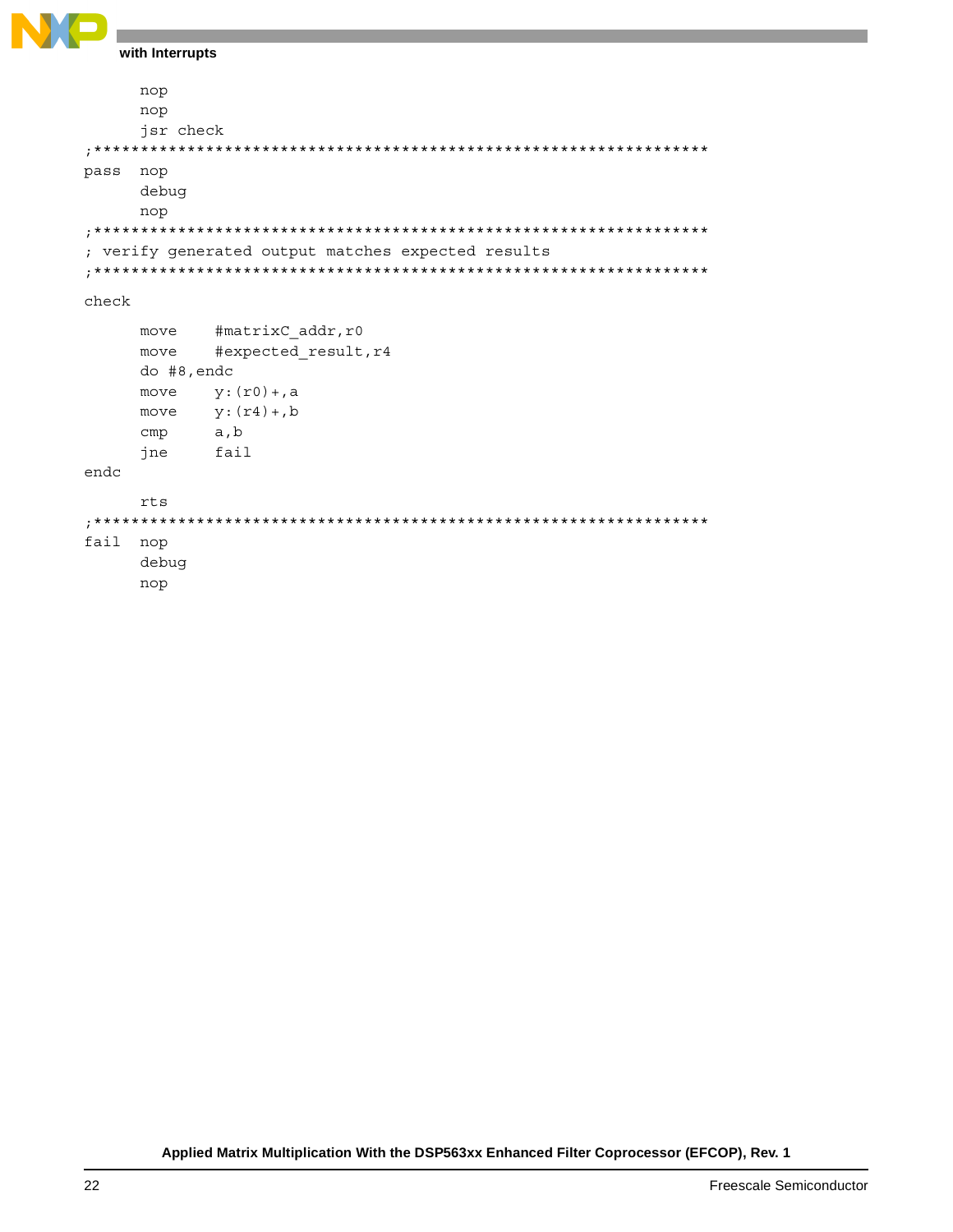# **Appendix B:**

## **Code for DMA with Interrupts**

```
; This program demonstrates EFCOP matrix multiplication.
; Multiply matrix A with matrix B and store the data at the y memory
; location using EFCOP, interrupt service routine and dma transfers.
page 132,55,0,0,0
TITLE 'matrixdma int.asm'
   nolist
   INCLUDE "ioequ.asm"
   INCLUDE "intequ.asm"
   INCLUDE "equ.asm"
   INCLUDE "data.asm"
   list
   include 'int.asm'
   section matrixdma int
; External Variable Definitions
; definitions of variables that are accessible by other routines external
; to this section
   xdef PASS
   xdef FAIL
   xdef CALCSTART
   xdef DONE
```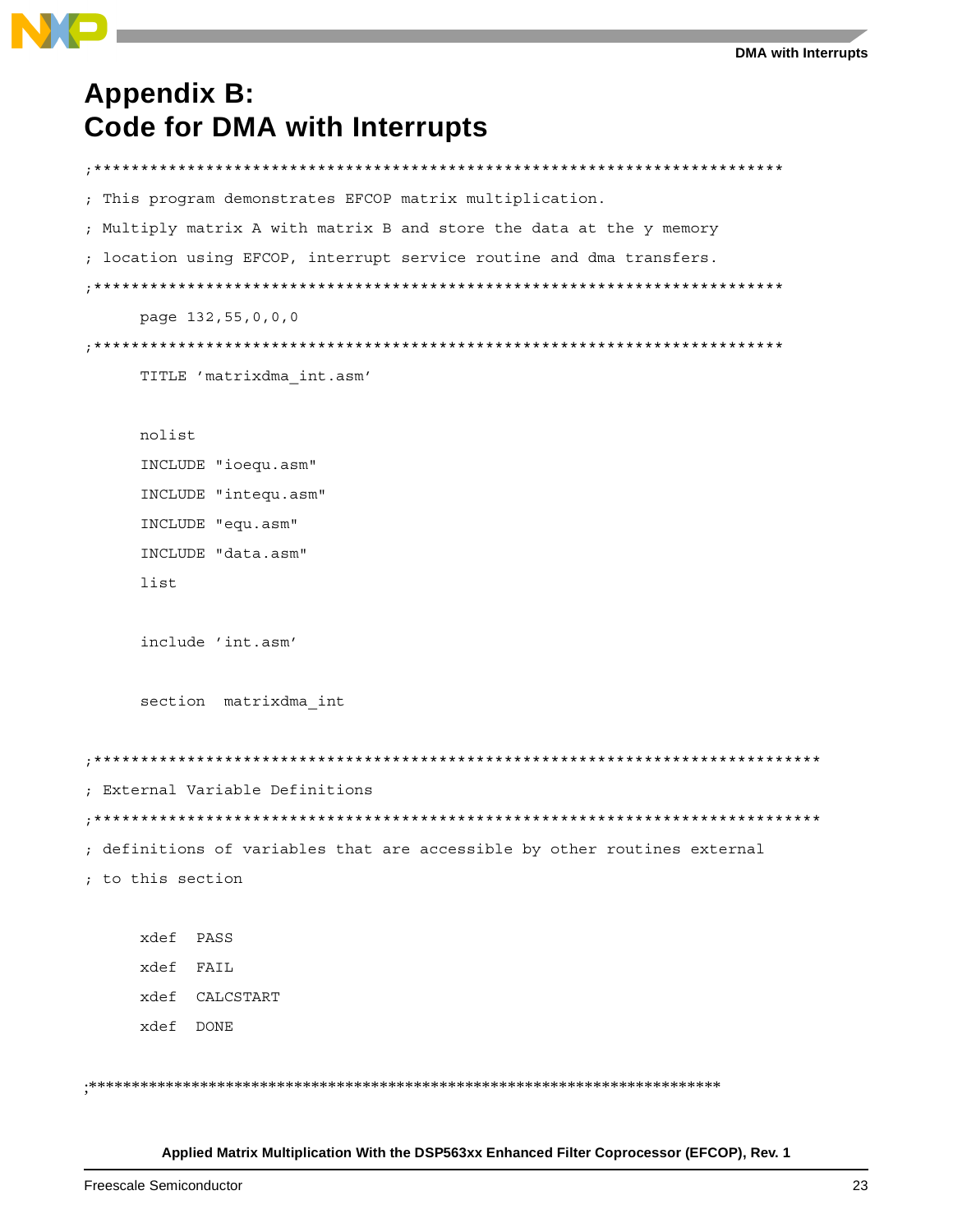with Interrupts

```
;* INTERRUPT VECTOR
org P:0jmp START
;* PROGRAM START
org P:START
     movep #$84004f, x:M PCTL ; 311 PLL: 16.8*80/9=149.33 MHz
\mathbf{r}#$80000a,x:$ffffd0 ; 321 DPLL for 321
    movep
   movep
        rep#10
   nop
    clr\mathsf{a}clr\mathbf bnop
    nop
DMA INIT
   bset
        #8,sr
   bclr
        #9,sr
                      ; unmask IPLs
        #IPRCV,x:<<M_IPRC
                      ; enable dma interrupts
   movep
         #IPRPV, x: << M IPRP
                      ; enable peripheral interrupts
    movep
CALCSTART
                          ; Reset EFCOP
   movep
           #$000,y:M_FCSR
           #$2ffc,r2
                           ; DMA0 INT flag address
   move
           #$1, n2
                           ; for DMA1 INT flag address
   move
                           ; FCDB address
           #FCBA ADDRS, r4
   move
           # (B_ROWS+1), n4
                           ; FCDB address offset (+1 is for the 0s)
   move
\cdot\#(B ROWS), n4
                            ; FCDB address offset (+1 is for the 0s)
   move
```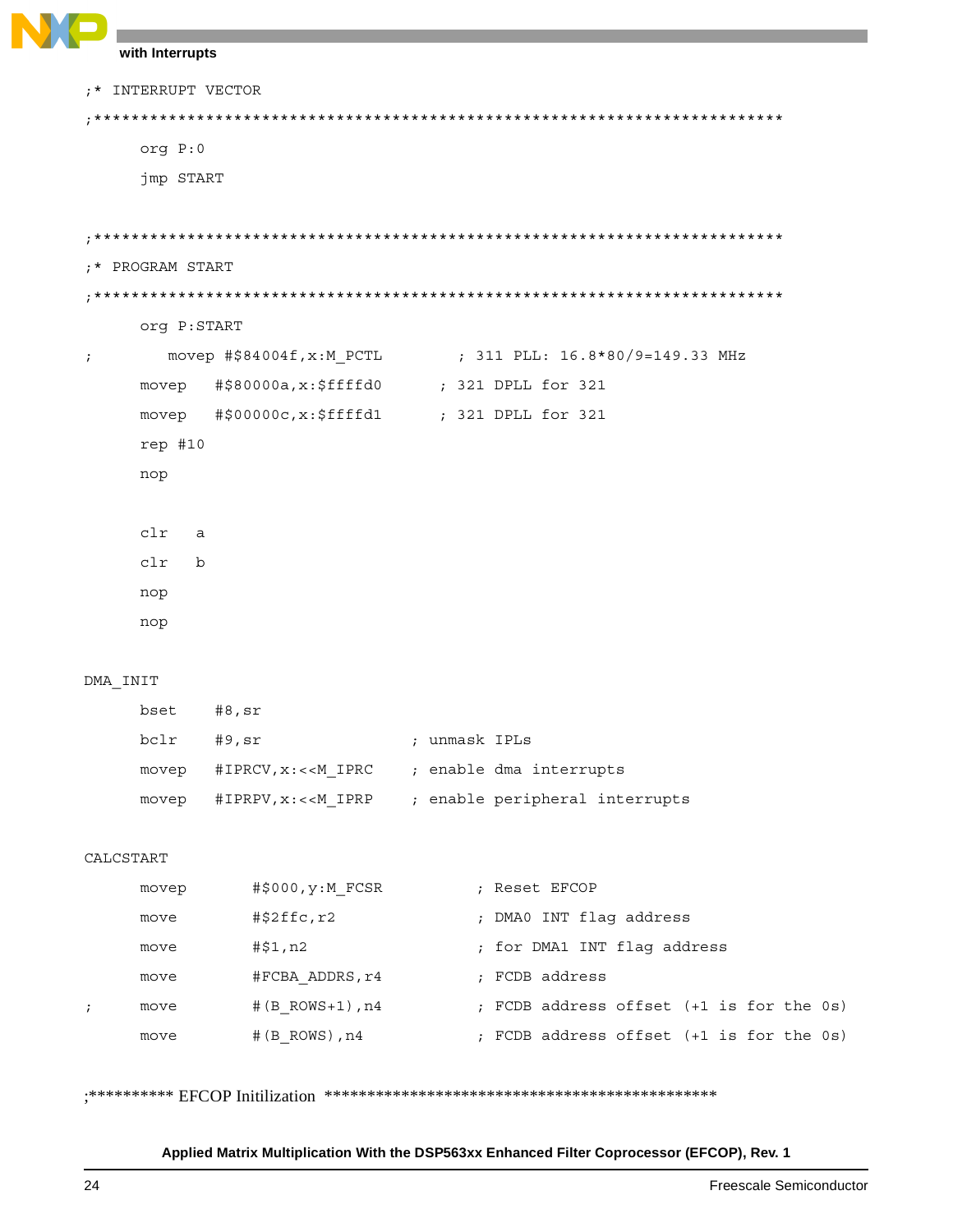| $\mathbb{R}^n$ |            |                     |                                          | <b>DMA</b> with Interrupts                                           |
|----------------|------------|---------------------|------------------------------------------|----------------------------------------------------------------------|
|                |            | movep               |                                          | # (CHANNELS-1), y:M FDCH ; 3 Channels, no decimation                 |
|                |            | movep               | # (FIR LEN-1), y: M FCNT ; FIR length    |                                                                      |
|                |            | movep               |                                          | #FDBA_ADDRS, y: M_FDBA ; FIR Data Taps Start Address                 |
|                |            | movep               |                                          | #FCBA ADDRS, y: M FCBA ; FIR Coeff. Start Address                    |
|                |            | movep               | #FCON1,y:M FCSR                          | ; Enable EFCOP                                                       |
|                |            |                     |                                          |                                                                      |
|                |            | ; * * * * * * * * * |                                          | DMA 1 init to output DATA from EFCOP ******************************* |
|                |            | movep               | #M FDOR, x:M_DSR1                        | ; DMA src. addr. points to EFCOP out reg.                            |
|                |            | movep               |                                          | #matrixC_addr,x:M_DDR1 ; Init DMA destination address.               |
|                |            | movep               | #FIR NUMOUT, x: M DCO1 ; Init DMA count. |                                                                      |
|                |            | movep               | #DCR1 VALUE,x:M DCR1                     | ; Start DMA 1 with FDOBF output buffer                               |
|                | full       |                     |                                          |                                                                      |
|                |            |                     |                                          | ; DMA request.                                                       |
|                |            | ********            |                                          | DMA 0 init to input DATA to EFCOP ********************************** |
|                |            | movep               |                                          | #matrixA addr, x: M DSR0 ; DMA src addr points to the INPUT data     |
|                |            | movep               | #M FDIR, x:M DDR0                        | ; Init DMA destination address.                                      |
|                |            | movep               | #FIR_NUMIN1,x:M_DCO0                     | ; Init DMA count                                                     |
|                |            | movep               | #DCRO_VALUE, x:M_DCRO                    | ; Init DMA contr reg to line mode                                    |
|                |            |                     |                                          | ; with FDIBE input buffer empty DMA                                  |
|                | request.   |                     |                                          |                                                                      |
|                | $\ddot{i}$ | ori                 | #\$03,mr                                 | ; mask interrupts                                                    |
|                |            | nop                 |                                          |                                                                      |
|                |            | nop                 |                                          |                                                                      |
|                |            | nop                 |                                          |                                                                      |
|                |            | nop                 |                                          |                                                                      |
|                |            | jclr                | $#0, x : M$ DSTR, *                      | ; wait till DMA 0 ends                                               |
|                |            | movep               | #\$000,y:M FCSR                          | ; Reset EFCOP                                                        |
|                |            | movep               | #FCON2, y:M FCSR                         | ; Enable EFCOP                                                       |
|                |            | nop                 |                                          |                                                                      |
|                |            | nop                 |                                          |                                                                      |
|                |            | nop                 |                                          |                                                                      |
|                |            | nop                 |                                          |                                                                      |
|                |            | movep               |                                          | #matrixA addr, x: M DSR0 ; Reset DMA0 src. addr pointer              |
|                |            | movep               | #FIR NUMIN2, x: M DCO0 ; Init DMA count  |                                                                      |
|                |            | movep               | #DCR0 VALUE, x:M DCR0                    | ; Enable DMA0                                                        |
|                |            |                     |                                          |                                                                      |

**Applied Matrix Multiplication With the DSP563xx Enhanced Filter Coprocessor (EFCOP), Rev. 1**

R

 $\Box$ 

**Contract**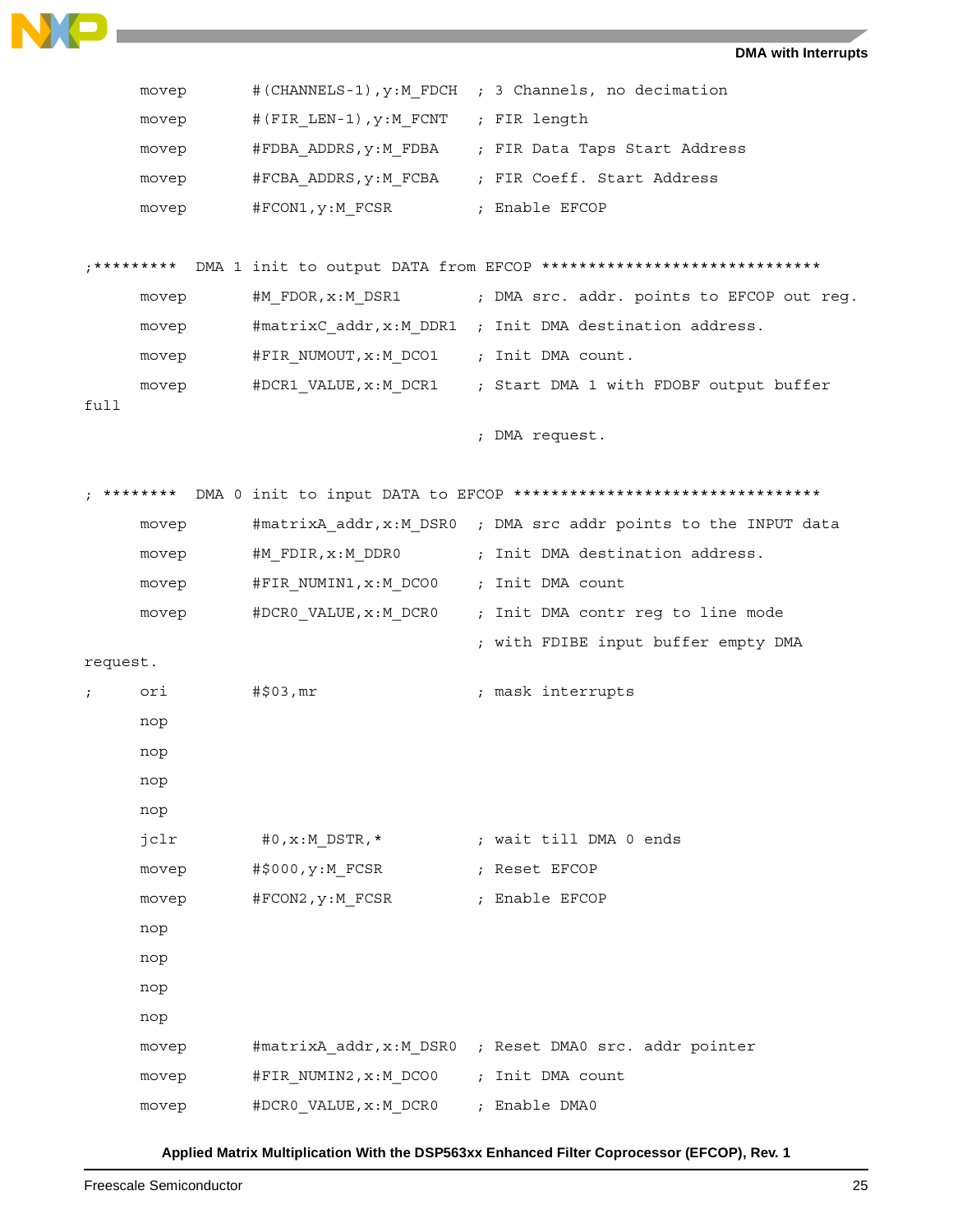|             | with Interrupts |                                                    |                   |
|-------------|-----------------|----------------------------------------------------|-------------------|
|             | nop             |                                                    |                   |
|             | nop             |                                                    |                   |
|             | nop             |                                                    |                   |
|             | bra<br>$\star$  |                                                    | ; wait here       |
| <b>DONE</b> |                 |                                                    |                   |
|             | ori             | #\$03, mr                                          | ; mask interrupts |
|             | movep           | #DCRO_OFF, x:M_DCRO                                | ; Disable DMA0    |
|             | movep           | #DCR1_OFF, x: M_DCR1                               | ; Disable DMA1    |
|             | jsr CHECK       |                                                    |                   |
|             |                 |                                                    |                   |
| PASS        | nop             |                                                    |                   |
|             | debug           |                                                    |                   |
|             | nop             |                                                    |                   |
|             |                 |                                                    |                   |
|             |                 | ; verify generated output matches expected results |                   |
| CHECK       |                 |                                                    |                   |
|             | move            | #matrixC_addr,r0                                   |                   |
|             | move            | #expected_result, r4                               |                   |
|             |                 | do #(C_ROWS*C_COLS), ENDC                          |                   |
|             | move            | $y: (r0) +$ , a                                    |                   |
|             | move            | $y: (r4) +$ , b                                    |                   |
|             | cmp             | a, b                                               |                   |
|             | jne             | FAIL                                               |                   |
| ENDC        |                 |                                                    |                   |
|             | rts             |                                                    |                   |
|             |                 |                                                    |                   |
|             | nop             |                                                    |                   |
| FAIL        | debug           |                                                    |                   |
|             | nop             |                                                    |                   |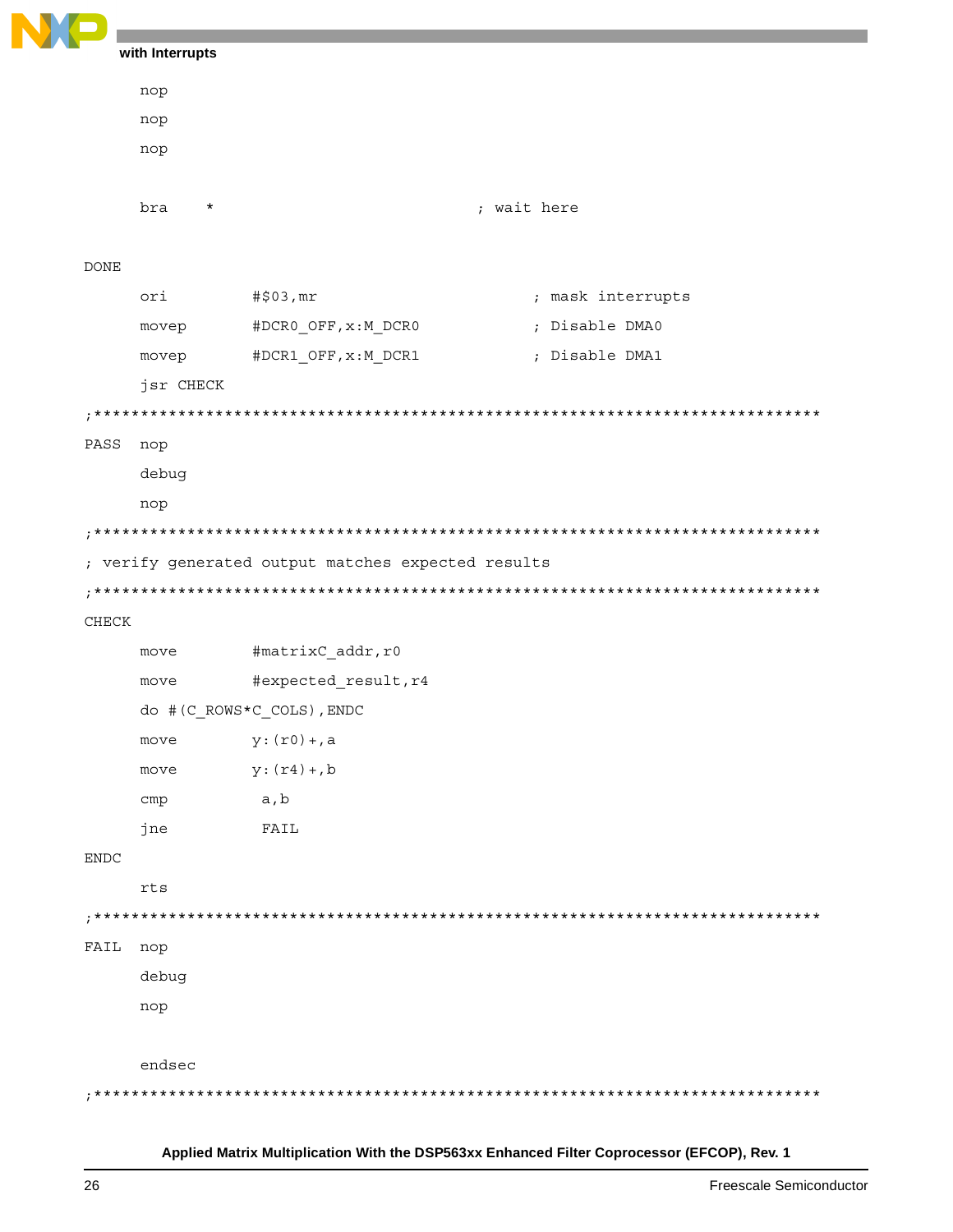

end Copyright (C) 2001 Freescale Semiconductor, Inc.  $\mathbf{r}$ ; int.asm CC, MEX opt page 140  $\cdot$ Copyright (C) 2001 Freescale Semiconductor, Inc.  $\cdot$  $\ddot{\phantom{0}}$ Description: This file holds the interrupt vectors and routines  $\ddot{i}$ section int ; External Variable References ; references to variables defined external to this section xref CALCSTART xref PASS FAIL xref **DONE** xref ; External Routine Definitions ; definitions of routines that are accessible by other routines external to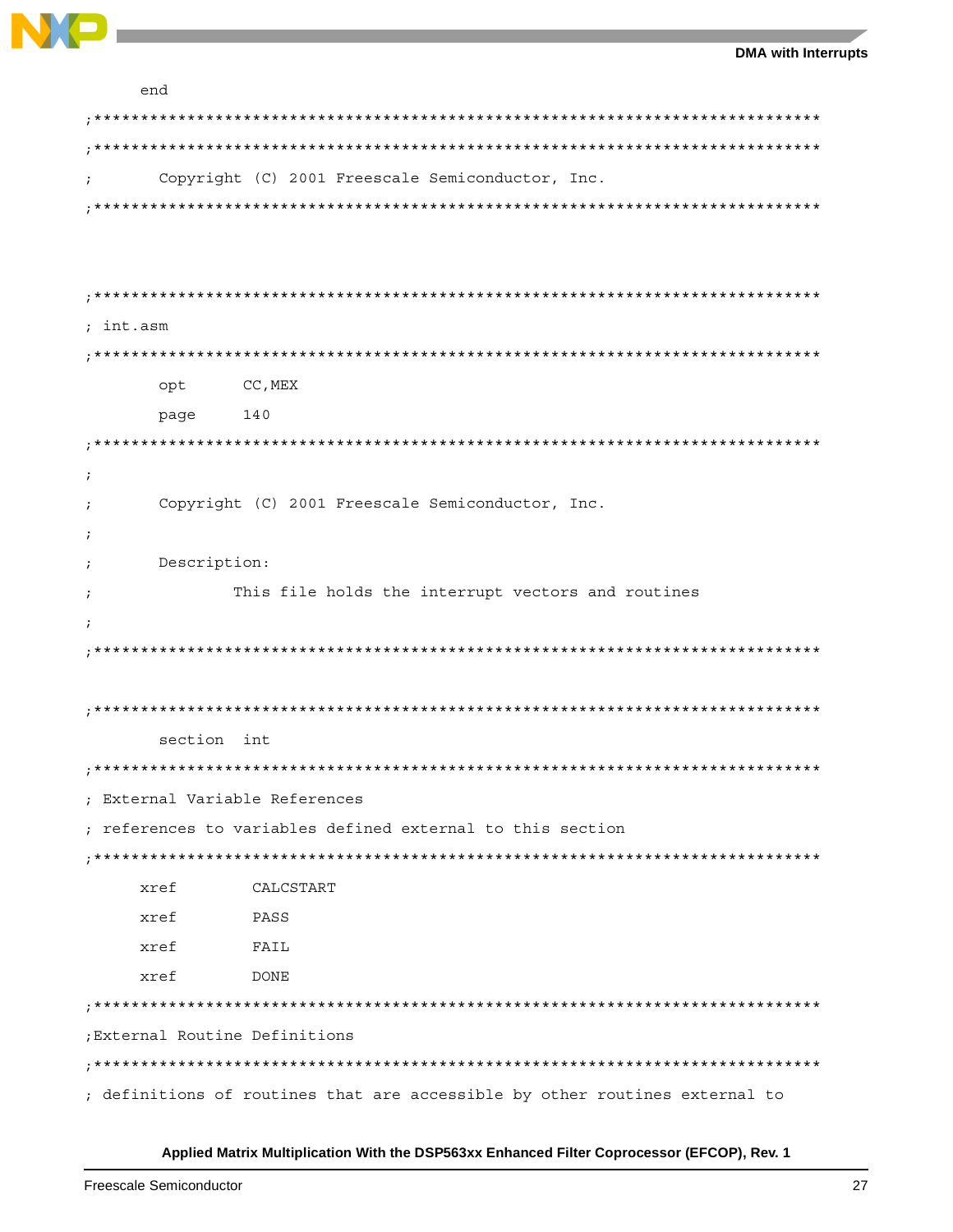

with Interrupts

; this section

| ; Local equates     |     |          |  |  |  |
|---------------------|-----|----------|--|--|--|
|                     |     |          |  |  |  |
| INT                 | EOU | \$000500 |  |  |  |
|                     |     |          |  |  |  |
| ; Interrupt Vectors |     |          |  |  |  |
|                     |     |          |  |  |  |

|    | org | $p:I\_RESET$       | ;Hardware reset             |
|----|-----|--------------------|-----------------------------|
|    |     | jsr CALCSTART      |                             |
|    |     |                    |                             |
|    |     | org p:IDMA0        | ;DMA0 done                  |
|    |     | $jsr$ DMA0_DONE    |                             |
|    |     |                    |                             |
|    |     | org p:I_DMA1       | ;DMA1 done                  |
|    |     | jsr DMA1 DONE      |                             |
|    |     |                    |                             |
| ï  |     | org p:I_SCITD      | ; SCI transmit              |
| ï  | jsr | STRINT             |                             |
|    |     |                    |                             |
| ï  |     | org p:I_SI1RD      | ;ESSI1 receive OK           |
| ï  | jsr | DMA2 START         |                             |
|    |     |                    |                             |
| ;  |     | org p:I_DMA2       | ; DMA2 done                 |
| ï  | jsr | DMA2_DONE          |                             |
|    |     |                    |                             |
| ;  |     | $org$ $p:I\_SIOTD$ | ;ESSI0 transmit             |
| ï  | jsr | DMA3 START         |                             |
|    |     |                    |                             |
| ï  |     | org p:I_DMA3       | ; DMA3 done short interrupt |
| i  | jsr | DMA3_DONE          |                             |
|    |     |                    |                             |
| i, |     | org p:I_DMA4       | ;DMA4 done                  |
|    |     |                    |                             |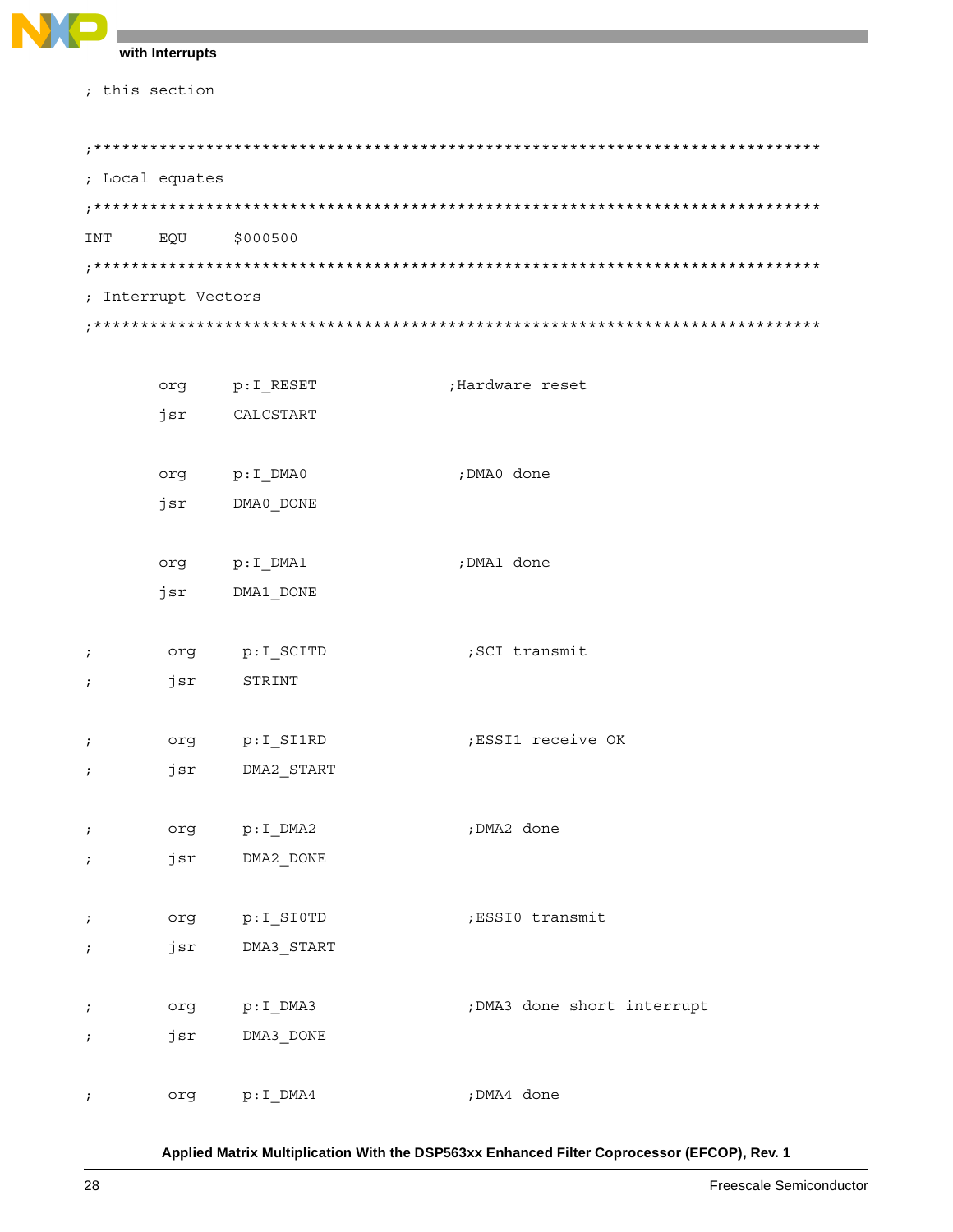|            |                      |                                 | <b>DMA</b> with Interrupts                |
|------------|----------------------|---------------------------------|-------------------------------------------|
| $\ddot{r}$ |                      | $jsr$ DMA4_DONE                 |                                           |
| $\ddot{i}$ |                      | org p:I_DMA5                    | ;DMA5 done                                |
| $\ddot{ }$ | jsr                  | DMA5_DONE                       |                                           |
| $\ddot{ }$ |                      | org p:I_TIMOC                   | ;Timer 0 Compare                          |
| $\ddot{ }$ | jsr                  | DMA4_START                      |                                           |
|            | ; Interrupt Routines |                                 |                                           |
|            | org p:INT            |                                 |                                           |
|            | DMA1_DONE            |                                 |                                           |
|            | nop                  |                                 | ; count how many times                    |
|            |                      | move $x: (r2+n2)$ , a0          | ; dmal is accessed                        |
|            | inc<br>a             | $\ddot{i}$                      |                                           |
|            | nop                  | $\ddot{\phantom{0}}$            |                                           |
|            |                      | move $a0, x: (r2+n2)$           | $\ddot{i}$                                |
|            |                      |                                 | jclr #0,x:M_DSTR,* ; wait till DMA 0 ends |
|            | movep                | #\$000, y: M_FCSR ; Reset EFCOP |                                           |
|            | move                 | $(r4) + n4$                     | ; increment                               |
|            | movep                | r4, y:M FCBA                    | ; FIR Coeff. Start Address                |
|            | movep                | #FCON2, y:M_FCSR                | ; Enable EFCOP                            |
|            | nop                  |                                 |                                           |
|            | nop                  |                                 |                                           |
|            | nop                  |                                 |                                           |
|            | nop                  |                                 |                                           |
|            | nop                  |                                 |                                           |
|            | nop                  |                                 |                                           |
|            | move                 | #C COLS, a0                     |                                           |
|            |                      |                                 |                                           |
|            | move                 | $x: (r2+n2)$ , b0               |                                           |
|            | cmp                  | a, b                            |                                           |

**Applied Matrix Multiplication With the DSP563xx Enhanced Filter Coprocessor (EFCOP), Rev. 1**

N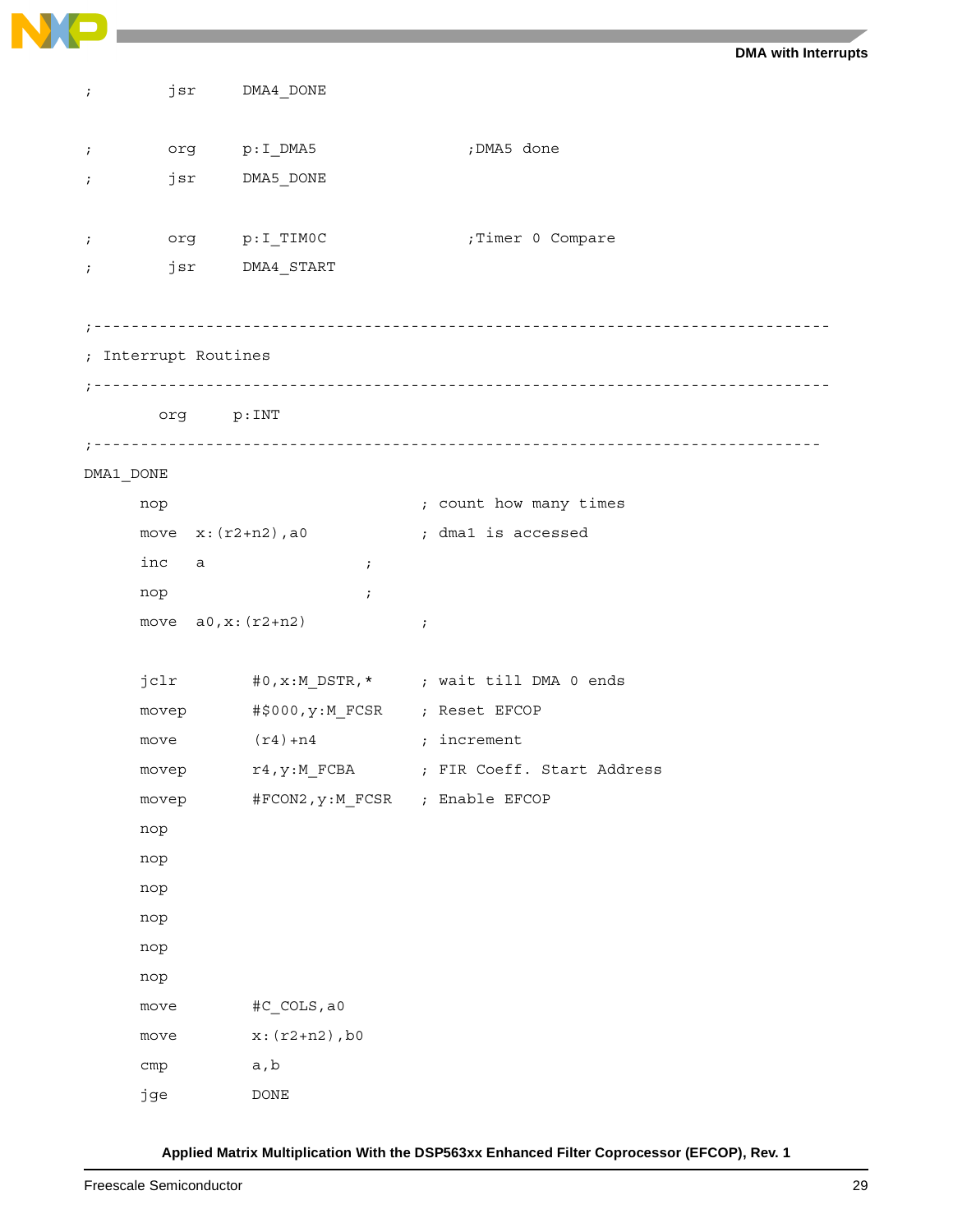```
NO
```
with Interrupts

|            | movep              | #matrixA_addr, x: M_DSR0 ; Reset DMA0 src. addr pointer |               |  |
|------------|--------------------|---------------------------------------------------------|---------------|--|
|            | movep              | #DCRO_VALUE, x:M_DCRO                                   | ; Enable DMA0 |  |
|            | rti                |                                                         |               |  |
| $\ddot{i}$ |                    |                                                         |               |  |
|            |                    |                                                         |               |  |
| DMA0 DONE  |                    |                                                         |               |  |
|            | nop                |                                                         |               |  |
|            | move $x:(r2)$ , a0 |                                                         |               |  |
|            | inc<br>a           |                                                         |               |  |
|            | nop                |                                                         |               |  |
|            | move $a0, x: (r2)$ |                                                         |               |  |
|            | nop                |                                                         |               |  |
|            | nop                |                                                         |               |  |
|            | nop                |                                                         |               |  |
|            | nop                |                                                         |               |  |
|            | nop                |                                                         |               |  |
|            | nop                |                                                         |               |  |
|            | rti                |                                                         |               |  |
|            |                    |                                                         |               |  |
|            | endsec             |                                                         |               |  |
|            |                    |                                                         |               |  |
|            |                    |                                                         |               |  |
| $\ddot{i}$ |                    | Copyright (C) 2001 Freescale Semiconductor, Inc.        |               |  |
|            |                    |                                                         |               |  |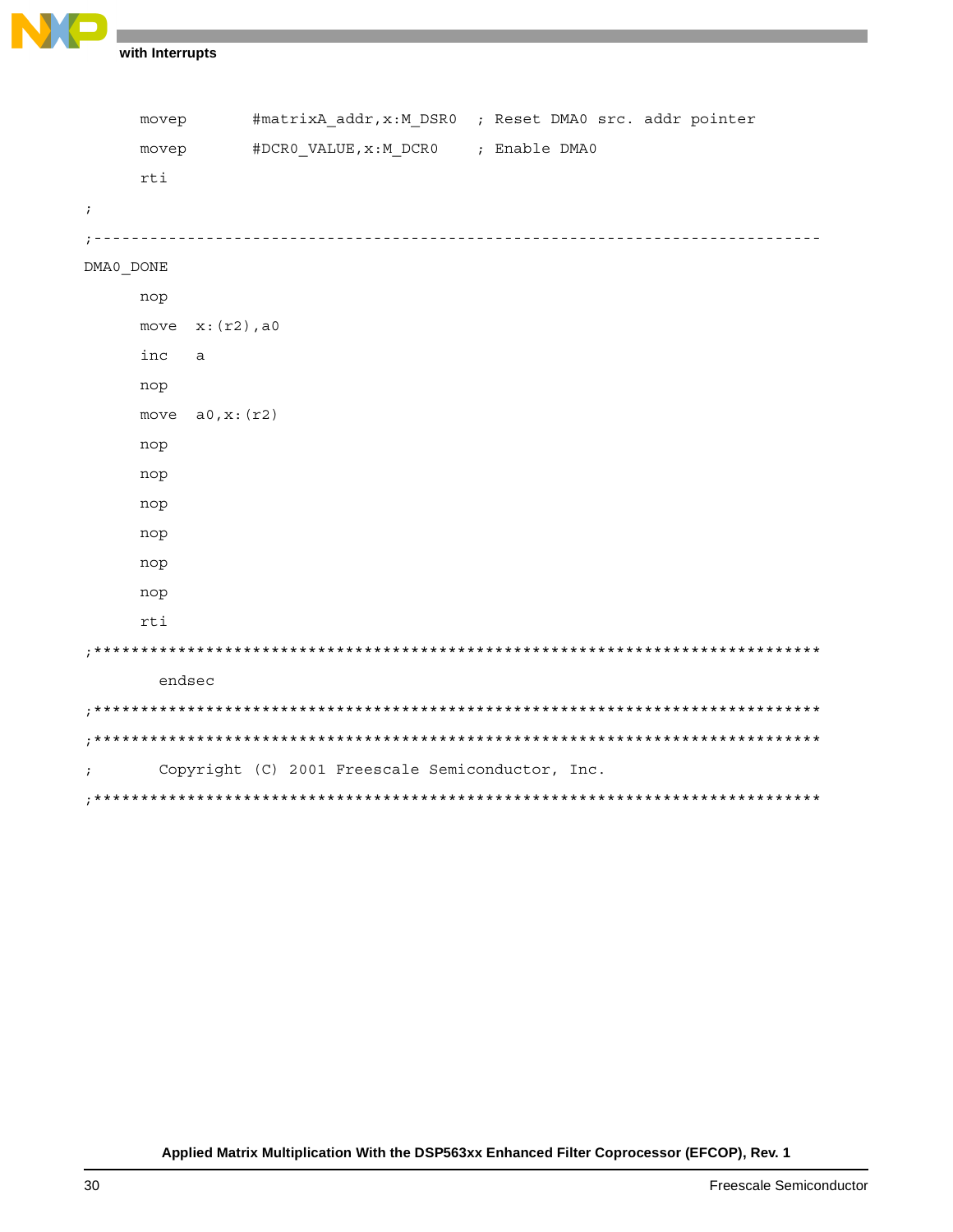

**Contract** 

**Applied Matrix Multiplication With the DSP563xx Enhanced Filter Coprocessor (EFCOP), Rev. 1**